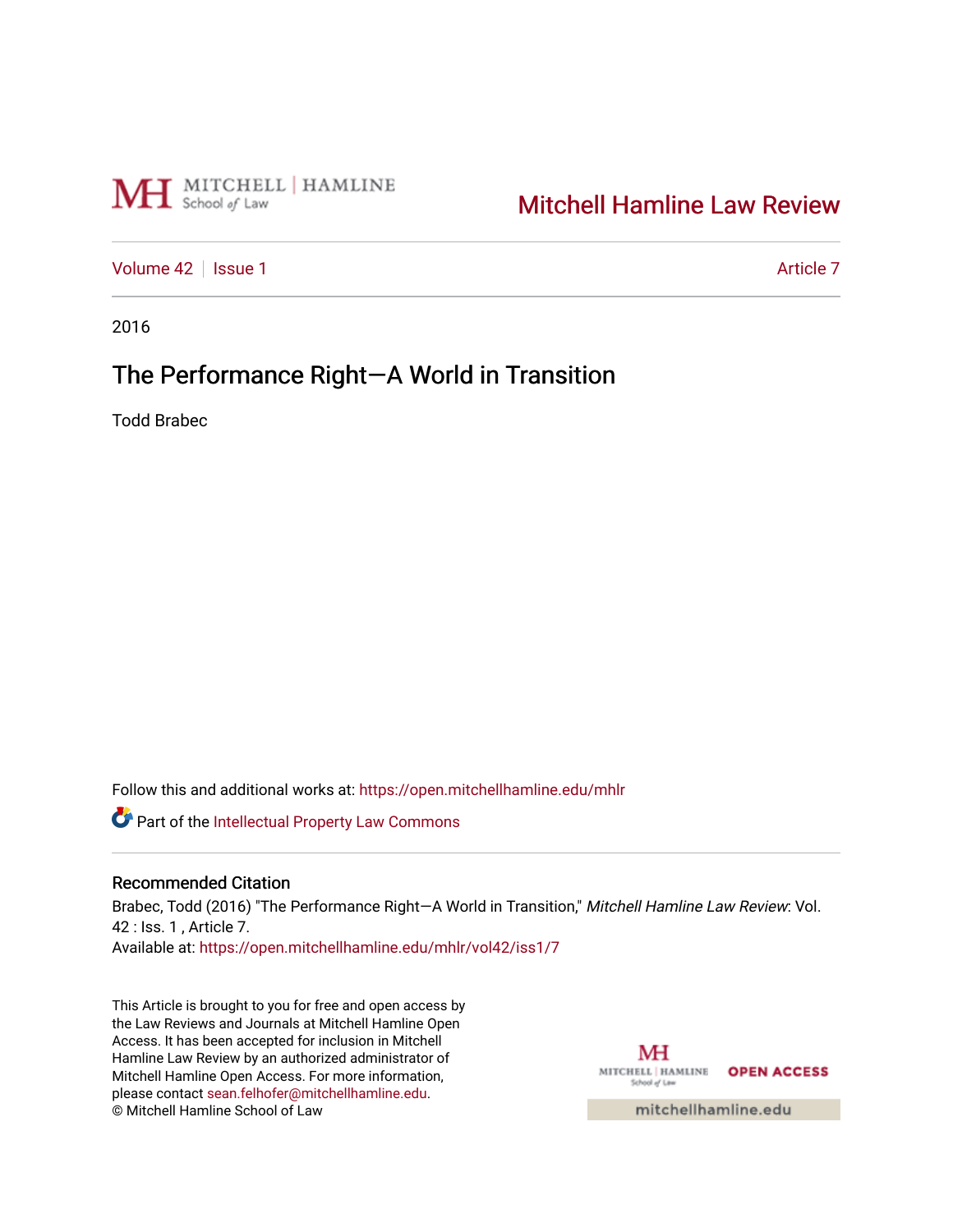## **THE PERFORMANCE RIGHT—A WORLD IN TRANSITION\***

## Todd Brabec<sup>†</sup>

| $\mathbf{I}$ . |                                                           |  |
|----------------|-----------------------------------------------------------|--|
| II.            |                                                           |  |
| HI.            |                                                           |  |
| IV.            |                                                           |  |
| V.             |                                                           |  |
|                |                                                           |  |
| VII.           |                                                           |  |
|                | VIII. SOUNDEXCHANGE DISTRIBUTIONS AND DIRECT LICENSES  38 |  |
|                |                                                           |  |
|                |                                                           |  |

#### I. INTRODUCTION

17 U.S.C. § 106 states:

[T] he owner of [a] copyright  $\dots$  has the exclusive rights to do and to authorize any of the following: . . . (4) in the case of literary, musical, dramatic, and choreographic works, pantomimes, and motion pictures and other audiovisual works, to perform the copyrighted work publicly; . . . and (6) in the case of sound recordings, to perform the copyrighted work publicly by means of a digital audio transmission.<sup>1</sup>

 <sup>\*</sup> This is an updated and revised version of an article that first appeared in the American Bar Association's *Entertainment and Sports Lawyer*. Todd Brabec, *The Performance Right: A World in Transition*, 31 ENT. & SPORTS LAW. 1 (2015).

 <sup>†</sup> Todd Brabec, Esq., former ASCAP Executive Vice President and Worldwide Director of Membership, is a Deems Taylor Award-winning co-author with Jeff Brabec. See JEFFREY BRABEC & TODD BRABEC, MUSIC, MONEY AND SUCCESS: THE INSIDER'S GUIDE TO MAKING MONEY IN THE MUSIC BUSINESS (7th ed. 2011). He is also an Adjunct Professor at University of Southern California, where he teaches Music Licensing, Music Publishing and Film, Television and Video Game Scoring, and Song Contracts; a Governing Committee member of the American Bar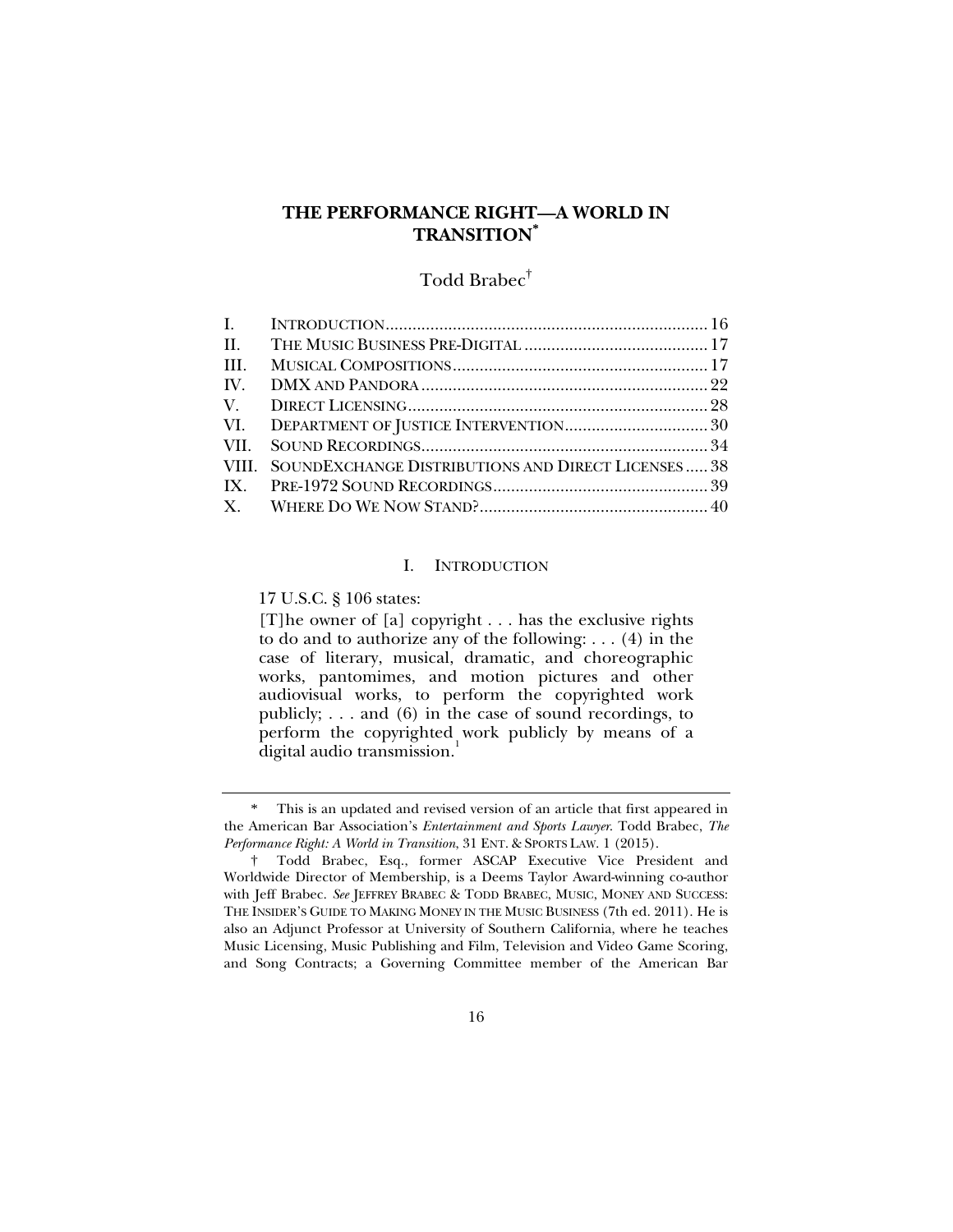These two exclusive rights of copyright are at the heart of the worldwide business of music. They involve musical compositions and sound recordings, rights of copyright owners and limitations on those rights, and how creators and copyright owners are compensated.

#### II. THE MUSIC BUSINESS PRE-DIGITAL

In the world of traditional media—primarily radio and television—music licensing has evolved into a fairly straightforward process. For musical compositions, songwriters, composers, and music publishers join or affiliate with the American Society of Composers, Authors and Publishers (ASCAP), Broadcast Music, Inc. (BMI), or SESAC, which are performing rights organizations (PROs) who negotiate license agreements for the use of music, collect the fees, and distribute them back to writers and publishers who have performances in specific media.<sup>2</sup> If a PRO and a user cannot agree on license fees, courts intervene and determine "reasonable fees" for music use.<sup>3</sup>

In the area of sound recordings, performances on traditional over-the-air radio are exempt from royalties and considered to be "promotional" tools to drive sales.<sup>4</sup> A record company's main source of income, other than record sales, comes from the licensing of master recordings to television series, feature films, and advertising commercials, among other uses. And then came the digital world—a technological revolution that changed everything.

This is a rather simplistic view of the music business, but one that serves as an appropriate starting point for an increasingly complex and changing business.

#### III. MUSICAL COMPOSITIONS

In the United States, there are three primary organizations that represent songwriters, composers, and music publishers on a non-exclusive basis in the negotiation, collection, and distribution

Association Forum on the Entertainment and Sports Industries; and an entertainment industry consultant and attorney. He can be contacted at toddbrabec@gmail.com or http://www.musicandmoney.com.

 <sup>1. 17</sup> U.S.C. § 106 (2012).

 <sup>2.</sup> *See infra* Part III.

 <sup>3.</sup> *See infra* Part III (discussing Rate Courts).

 <sup>4.</sup> *See infra* Part VII.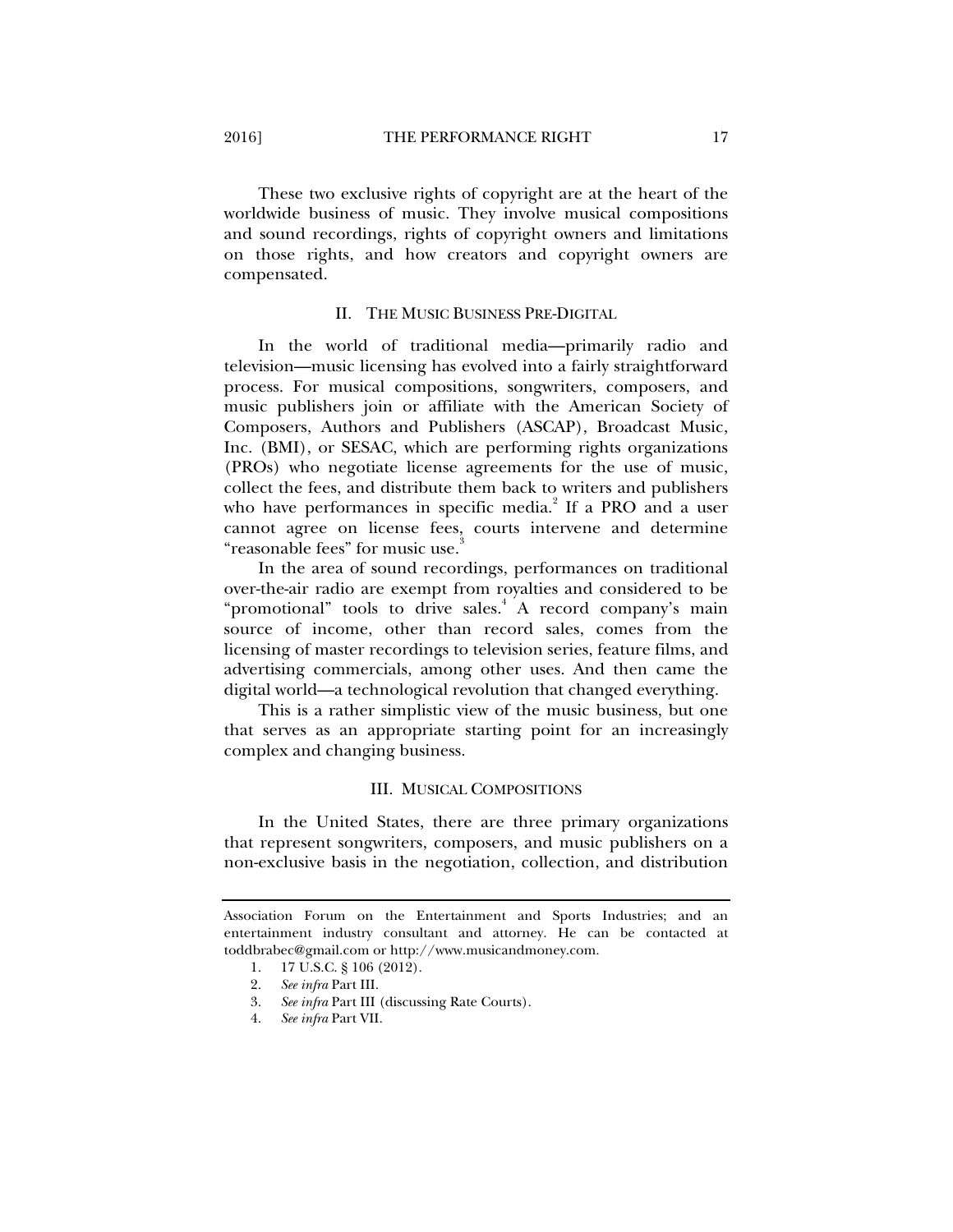of music performance license fees. The organizations are the  $\text{ASCAP},^5 \text{BMI},^6 \text{ and } \text{SESAC}.^7 \text{ The primary sources of license fees are }$ traditional radio, broadcast and cable television, and general licensing (e.g., live performance, music in bars and restaurants, etc.). $8$ 

New media license fees, which include online and digital music services, currently represent a relatively small portion of U.S. domestic music license fees (approximately \$150 million of a total annual domestic PRO collection of  $$1.5$  billion). Royalty distributions are made—fifty percent to writers and fifty percent to music publishers—after operating costs (approximately twelve to thirteen percent in the cases of ASCAP and BMI) are taken into  $account<sup>10</sup>$ . There is a PRO in practically every country of the world where, via reciprocal agreements with ASCAP, BMI, and SESAC, U.S. writers' and publishers' works are represented and paid for when performances occur in foreign territories.<sup>11</sup>

ASCAP and BMI entered into Consent Decrees with the federal government in 1941, with amendments to those Decrees in 1950, 1960, and 2001 in the case of ASCAP, and amendments in 1966 and 1994 in the case of BMI.<sup>12</sup> One aspect of these Decrees, which has had a significant effect on the determination of license

 <sup>5. 4</sup> ALEXANDER LINDEY & MICHAEL LANDAU, LINDEY ON ENTERTAINMENT, PUBLISHING AND THE ARTS § 8:52 (3d ed.), Westlaw (database updated Jan. 2016).

 <sup>6.</sup> *Id.* § 8:55.

 <sup>7.</sup> *Id.* § 8:58.

 <sup>8.</sup> *See* Todd Brabec & Jeff Brabec, *Performing Rights Licensing in the United States: A World of Multiple Choices, Considerations, and Results*, 30 ENT. & SPORTS LAW. 8, 8 (2012).

 <sup>9.</sup> *See* AM. SOC'Y OF COMPOSERS, AUTHORS & PUBLISHERS, ASCAP ANNUAL REPORT 2014, at 17 (2014), http://www.ascap.com/~/media/files/pdf/about /annual-reports/ascap\_annual\_report\_2014.pdf [hereinafter ASCAP REPORT]; BROAD. MUSIC, INC., BMI ANNUAL REVIEW 2013–2014, at 12 (2014), http://www.bmi.com/pdfs/publications/2014/BMI\_Annual\_Review\_2014.pdf [hereinafter BMI REVIEW]. SESAC is a private for-profit corporation that does not

publicly disclose its financial information. Reliable estimates are provided by the author.

 <sup>10.</sup> *See* LINDEY & LANDAU, *supra* note 5, §§ 8:52, 8:55; *ASCAP Payment System*, ASCAP, http://www.ascap.com/members/payment/royalties.aspx (last visited Feb. 8, 2016); *General Royalty Information*, BMI, http://www.bmi.com/creators /royalty/general\_information (last visited Feb. 8, 2016).

 <sup>11.</sup> *See infra* Part III.

 <sup>12.</sup> Michael A. Einhorn, *Intellectual Property and Antitrust: Music Performing Rights in Broadcasting*, 24 COLUM.-VLA J.L. & ARTS 349, 349 (2001).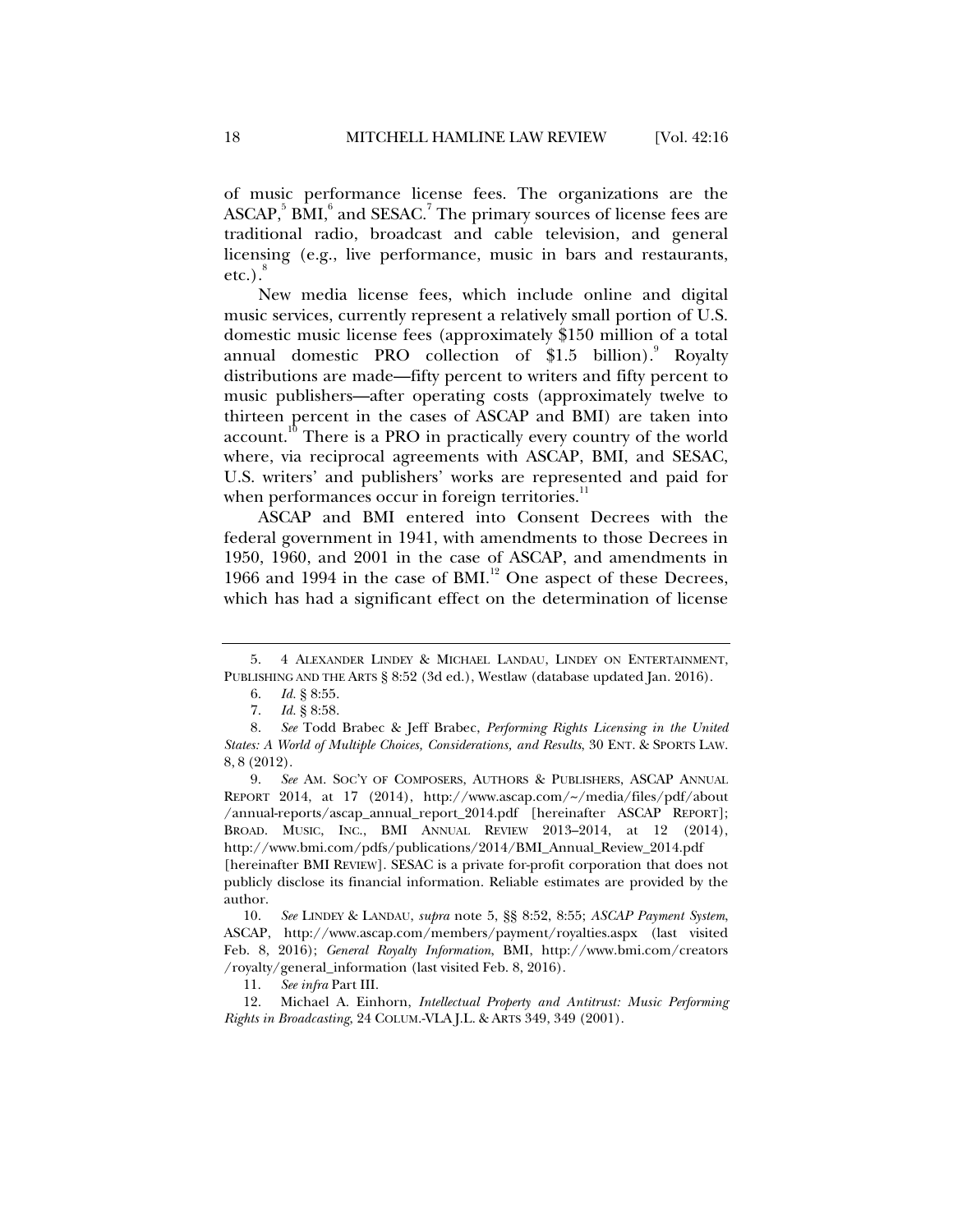fees, is the existence of a separate "Rate Court" for ASCAP and BMI, which comes into play when the PRO and a music user cannot come to a negotiated agreement as to what "reasonable" license fees should be in any given area.<sup>13</sup> The Decrees allow any party to apply to the U.S. District Court for the Southern District of New York for a determination of interim and final fees.<sup>14</sup> These Rate Courts have been in existence with ASCAP since 1950 and with BMI since 1994, and they have determined fees and license terms for the major traditional media areas of radio and broadcast and cable television as well as in recent years, the online music community.15 It is in these latter "new media" decisions and settlements where most of today's complex issues have arisen.<sup>16</sup>

SESAC, the smallest of the PROs, operates on a for-profit basis as opposed to the non-profit operations of ASCAP and BMI. SESAC is not governed by a Consent Decree with the government and does not have a "Rate Court" type procedure for license fee adjudications and disputes.<sup>17</sup> Under a recent October 2014 settlement with the Television Music License Committee (TMLC) regarding a class action antitrust suit involving local television stations though, SESAC has agreed, as part of the settlement, to binding arbitration for any future licensing fee disputes with the settlement class that cannot be resolved by negotiation.<sup>18</sup> It was further agreed that SESAC could not interfere with the ability of any affiliate to issue a public performance rights license directly to a settlement class member.<sup>19</sup> In July 2015, SESAC also came to a settlement with the Radio Music Licensing Committee (RMLC) to end antitrust litigation anticompetitive behavior regarding license fees.<sup>20</sup> As part of the settlement, SESAC agreed to binding arbitration if future negotiated license fee discussions were

 <sup>13.</sup> *See id.* at 356.

 <sup>14.</sup> *See id.*

 <sup>15.</sup> *See id.*

 <sup>16.</sup> *See, e.g.*, *Broad. Music, Inc. v. Pandora Media, Inc.*, Nos. 13 Civ. 4037(LLS), 64 Civ. 3787(LLS), 2013 WL 6697788, at \*1 (S.D.N.Y. Dec. 19, 2013).

 <sup>17.</sup> Einhorn, *supra* note 12, at 355.

 <sup>18.</sup> Meredith Corp. v. SESAC, LLC, 87 F. Supp. 3d 650, 657 (S.D.N.Y. 2015); Meredith Corp. v. SESAC, LLC, 1 F. Supp. 3d 180 (S.D.N.Y. 2014).

 <sup>19.</sup> *Meredith Corp.*, 87 F. Supp. 3d at 657.

 <sup>20.</sup> William Velez, *Radio Industry and SESAC Reach Settlement*, RADIO MUSIC LICENSE COMMITTEE (July 23, 2015), http://www.radiomlc.org/pages/6282116 .php.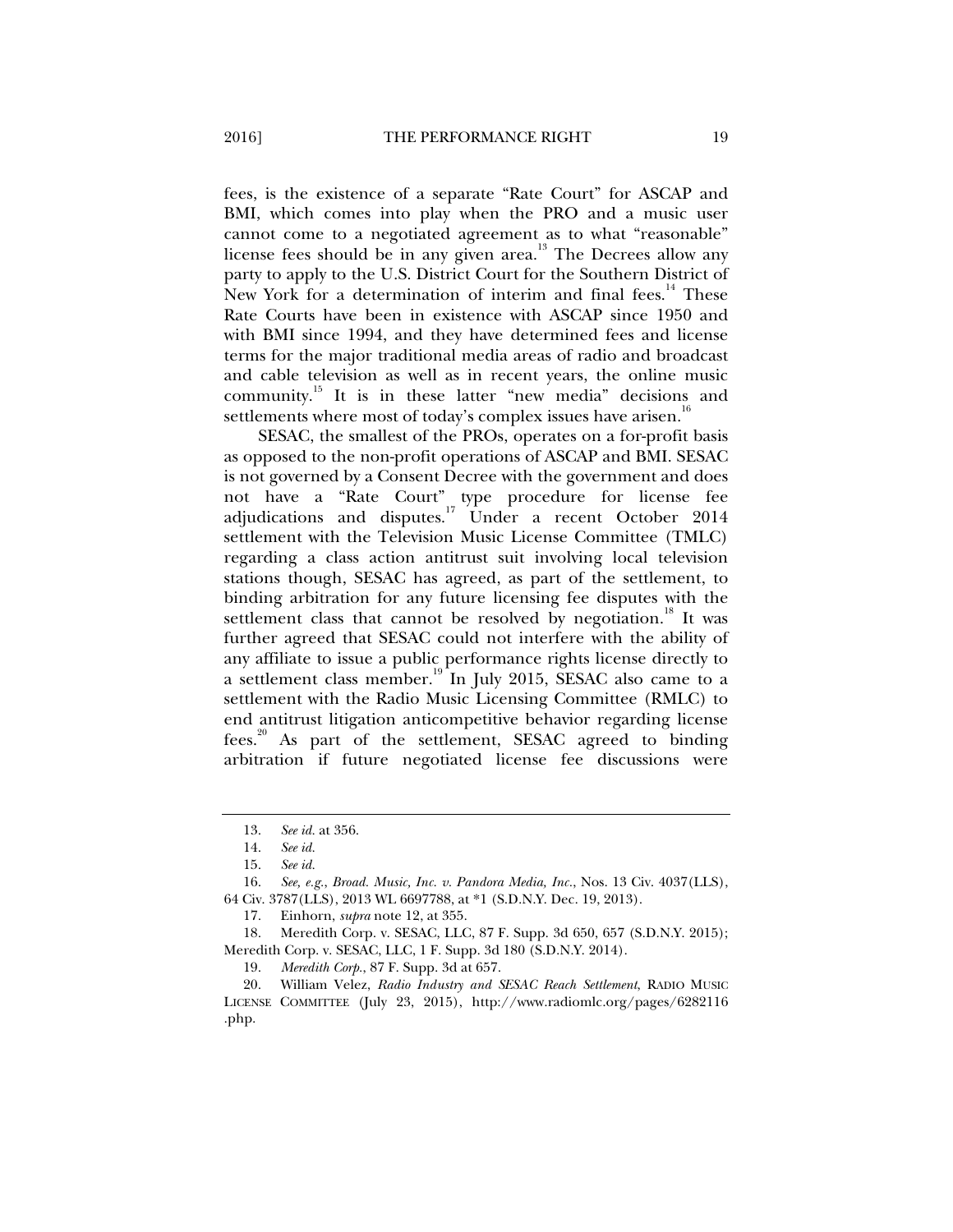unsuccessful, as well as provisions allowing writers and publishers more flexibility in granting direct licenses to radio stations.<sup>21</sup>

In the online world of music licensing, the ASCAP Rate Court has been instrumental in deciding not only what "reasonable" license fees should be, but also what is actually licensable by PROs. Interim fee and final fee decisions have involved many of the biggest players in the "new media/technology" world and have resulted in license fees significantly below what PROs and copyright owners were requesting.<sup>22</sup> To put the online fees into perspective, ASCAP, BMI, and SESAC collected approximately \$1.5 billion in domestic U.S. license fees (e.g., radio, broadcast television, cable television, live performance).<sup>23</sup> Of this amount, approximately \$150 million was generated from all online/digital uses.<sup>24</sup> PROs receive an additional \$700 million each year from foreign collection societies (e.g., PRS, GEMA, SACEM, SIAE, SGAE, SOCAN, APRA, IMRO, JASRAC, BUMA) for performances of U.S. writers' works performed in foreign countries, with a small portion of that money attributable to online use. $25$  Most publishers, incidentally, collect their foreign country performance royalties directly from those societies as direct members or through sub-publishers.

Commencing with the 2007 *AOL/RealNetworks/Yahoo* case, Rate Court filings, hearings, and decisions have involved YouTube, MobiTV, AT&T Mobility, Verizon Wireless, Spotify, Ericsson, and Netflix, among others. A brief summary of some of the most important points of these cases should help in understanding the current status of online performance licensing.<sup>26</sup>

The *AOL/RealNetworks/Yahoo* Rate Court case had major worldwide significance as there was a summary judgment ruling that the downloading of a music file did not constitute a public

 <sup>21.</sup> *Id.*

 <sup>22.</sup> *See, e.g.*, United States v. Am. Soc'y of Composers, Authors, & Publishers (*AOL/RealNetworks/Yahoo I*), 485 F. Supp. 2d 438, 441 (S.D.N.Y. 2007).

 <sup>23.</sup> *See* ASCAP REPORT, *supra* note 9, at 17; BMI REVIEW, *supra* note 9, at 13. SESAC estimates provided by the author.

 <sup>24.</sup> *See* ASCAP REPORT, *supra* note 9, at 15; BMI REVIEW, *supra* note 9, at 3. SESAC estimates provided by the author.

 <sup>25.</sup> ASCAP REPORT, *supra* note 9, at 15, 17; BMI REVIEW, *supra* note 9, at 12. SESAC estimates provided by the author.

 <sup>26.</sup> *See* Todd Brabec & Jeff Brabec, *Online Music Licensing: From PROs, AOL, and MobiTV to SoundExchange, AT&T, and the CRB*, 29 ENT. & SPORTS LAW. 1 (2011).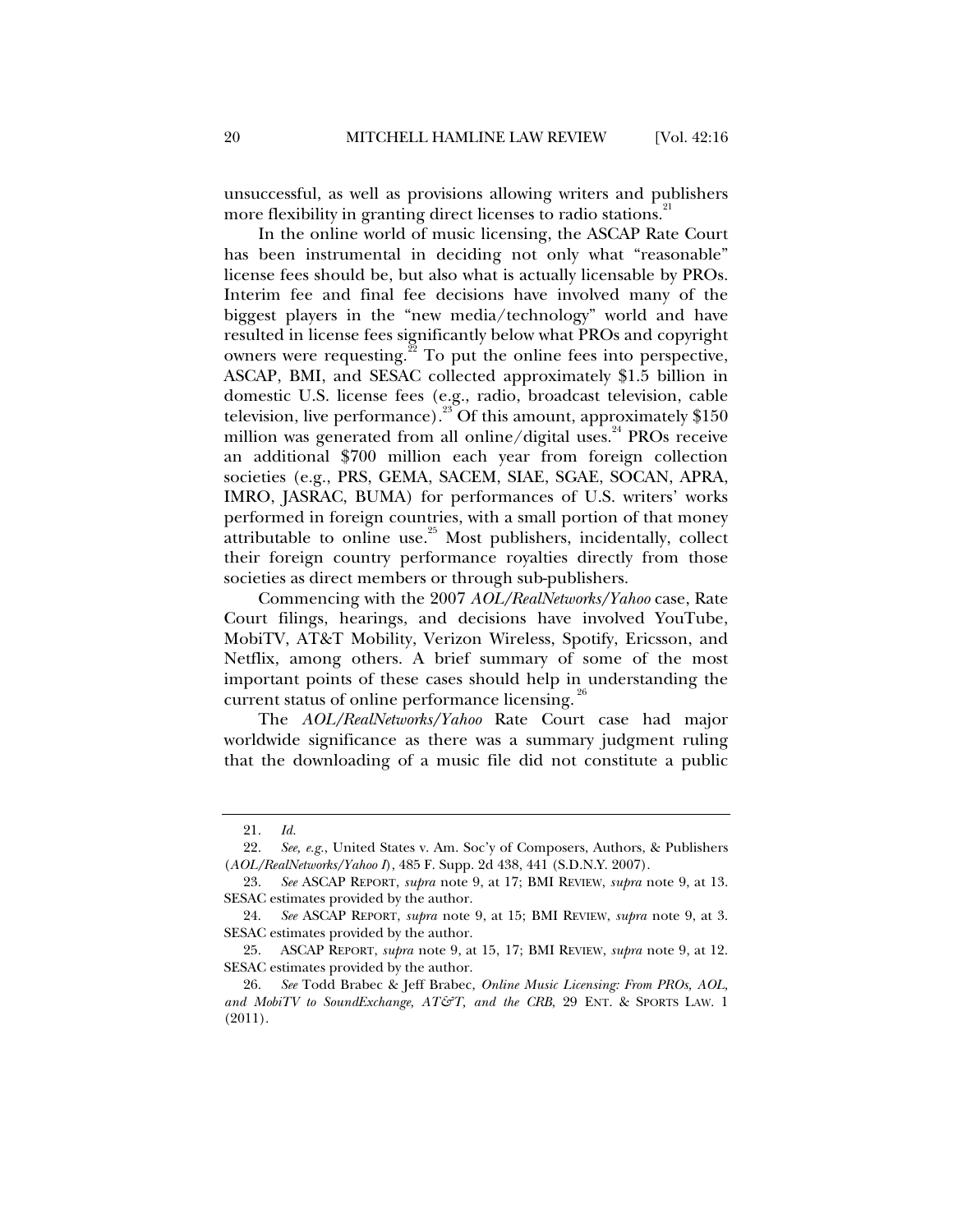performance under the Copyright  $Act^{27}$ —a ruling totally contrary to the laws of most other countries, with the exception of Canada. $^{28}$ This decision was affirmed by the Second Circuit Court of Appeals, with certiorari denied by the U.S. Supreme Court.<sup>29</sup> The circuit court also remanded the fee formula back to the district court for further proceedings.<sup>30</sup> The 2009 *Verizon Wireless* Rate Court case reaffirmed the "no performance in a download" decision in a ruling that stated that the transmission of a ringtone to a cellular telephone customer did not constitute a performance and the mechanical ringtone rate of twenty-four cents per download was the only appropriate right and compensation involved.<sup>31</sup> The primary issue of the 2009 *AT&T* case was whether previews of ringtones were to be considered "fair use" rather than licensable performances.<sup>32</sup> The court ruled in favor of ASCAP, and a customer's previewing of ringtones was therefore licensable by PROs.<sup>33</sup>

A 2009 interim fee decision regarding YouTube is a good example of the size of court-set "reasonable" music license fees, with an order of \$70,000 a month.<sup>34</sup> The 2010 *MobiTV* case involved what a reasonable license fee should be for the delivering of television programming to mobile telephones and audio channels. $35$  In this case, the court returned to the early 1990s ASCAP performance licenses with Turner Broadcasting, which set a three-tiered license based on the music intensity of the program.<sup>36</sup>

33. *See id.* at 434.

 34. United States v. Am. Soc'y of Composers, Authors, & Publishers (*YouTube*), 616 F. Supp. 2d 447, 455 (S.D.N.Y. 2009).

 35. *In re* Application of MobiTV, Inc. (*MobiTV I*), 712 F. Supp. 2d 206, 232 (S.D.N.Y. 2010).

36. *Id*. at 222.

 <sup>27.</sup> *See AOL/RealNetworks/Yahoo I*, 485 F. Supp. at 441.

 <sup>28.</sup> See David M. Given, *A Modern Pandora's Box Music, the Internet, and the Dilemma of Clearing Public Performance Rights*, 26 ENT. & SPORTS LAW. 1, 19 (2008).

 <sup>29.</sup> *See* United States v. Am. Soc'y of Composers, Authors, & Publishers (*AOL/RealNetworks/Yahoo II*), 627 F.3d 64, 73 (2d Cir. 2010) ("The downloaded songs are not performed in any perceptible manner during the transfers; the user must take some further action to play the songs after they are downloaded."), *cert. denied*, 132 S. Ct. 366 (2011).

 <sup>30.</sup> *Id.* at 76.

 <sup>31.</sup> *In re* Cellco P'ship (*Verizon Wireless*), 663 F. Supp. 2d 363, 374–75 (S.D.N.Y. 2009).

 <sup>32.</sup> United States v. Am. Soc'y of Composers, Authors, & Publishers (*AT&T*), 599 F. Supp. 2d 415, 422 (S.D.N.Y. 2009).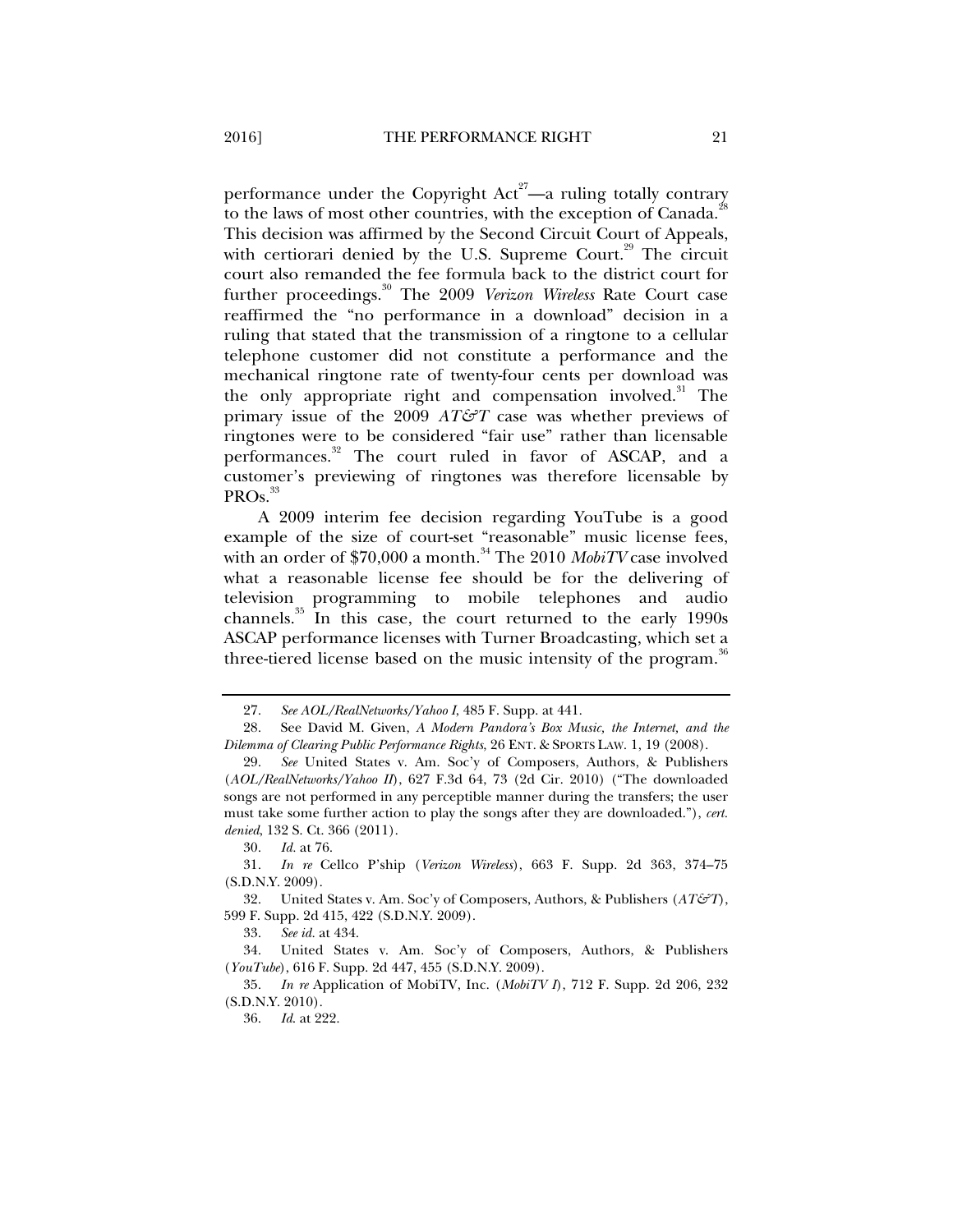The music intensive fee was 0.9% of defined revenue with a 0.375% fee for general entertainment and a 0.1375% fee for news and sports programming.<sup>37</sup> The Second Circuit Court of Appeals affirmed the lower court's decision.<sup>3</sup>

All of the aforementioned cases were eventually settled with additional settlements and agreements entered into with Apple Radio, Spotify, Netflix, and Hulu, as well as others. Practically all settlements in this area are confidential.

#### IV. DMX AND PANDORA

Two additional Rate Court cases, *DMX* and *Pandora*, involved not only the determination of reasonable license fees, but also the role that direct licensing plays in the PRO licensing picture.<sup>39</sup> Under the ASCAP and BMI Consent Decrees, the agreements that writers and music publishers sign with ASCAP and BMI are nonexclusive; members and affiliates are allowed to directly license their works to a music user and bypass the PRO structures entirely.<sup>40</sup>

DMX is a leading background and foreground music service provider that provides pre-programmed music for business establishments via direct broadcast satellites or on premise delivery mechanisms.<sup>41</sup> DMX hired a company to assist and design a direct licensing program with copyright owners which eventually resulted in direct licenses representing over 7,000 catalogues, including one major music publisher, Sony.<sup>42</sup> DMX requested from ASCAP and BMI a "through to the audience" blanket license which reflected the DMX direct licenses already obtained as well as those to be negotiated in the future.<sup>43</sup>

In July of 2010, the BMI Rate Court entered a final rate for the blanket license, subject to adjustment of DMX's BMI directly

 <sup>37.</sup> *Id*.

 <sup>38.</sup> Am. Soc'y of Composers, Authors, & Publishers v. MobiTV, Inc. (*MobiTV II*), 681 F.3d 76, 88 (2d Cir. 2012).

 <sup>39.</sup> Pandora Media, Inc. v. Am. Soc'y of Composers, Authors, & Publishers (*Pandora II*), 6 F. Supp. 3d 317, 320 (S.D.N.Y. 2014), *aff'd*, 785 F.3d 73 (2d Cir. 2015); Broad. Music, Inc. v. DMX, Inc. (*DMX I*), 726 F. Supp. 2d 355, 355 (S.D.N.Y. 2010), *aff'd*, (*DMX II*) 683 F.3d 32 (2d Cir. 2012).

 <sup>40.</sup> Einhorn, *supra* note 12, at 353.

 <sup>41.</sup> *DMX II*, 683 F.3d at 37.

 <sup>42.</sup> *Id.* at 38.

 <sup>43.</sup> *Id.* at 38–39.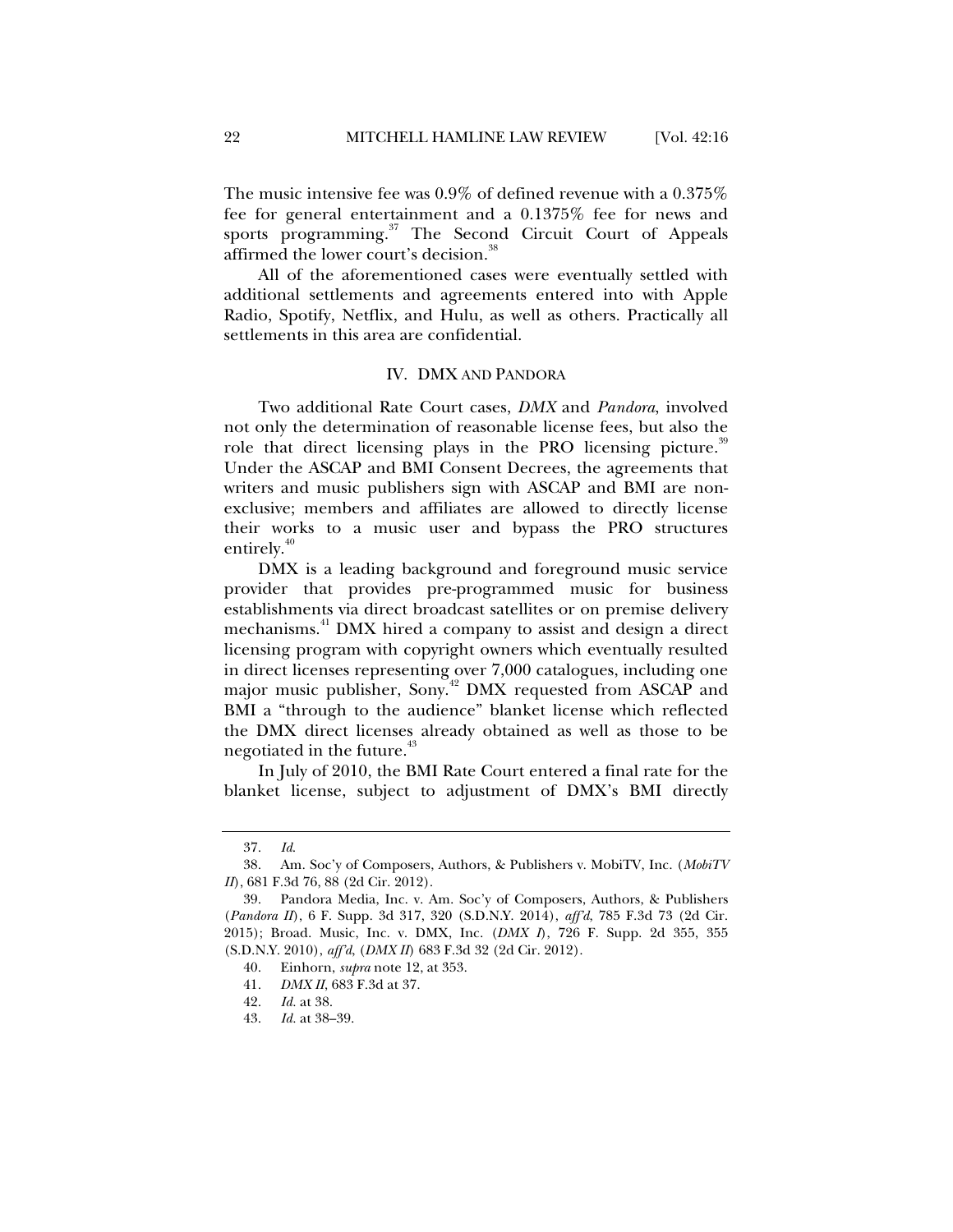licensed performances.<sup>44</sup> In a separate decision, the ASCAP Rate Court ruled that ASCAP is required to issue to DMX a blanket license with "carve outs" for the direct licensing program.<sup>45</sup> Both decisions were appealed to the Second Circuit Court of Appeals which, in June of 2012, affirmed the district court decisions.<sup>46</sup> The resulting rates significantly reduced the license fees that DMX was paying to ASCAP and BMI.

Pandora is the leading Internet customized radio service and is considered a non-interactive service, as opposed to an on demand/interactive service where the user chooses what they want to hear.<sup>47</sup> Pandora entered into license agreements with both ASCAP and BMI in 2005 and terminated those licenses at the end of 2010 and 2012 respectively.<sup>48</sup> In the case of ASCAP, Pandora applied to the court for a "through to the audience" blanket license for the period 2011 through  $2015.^{49}$  In the case of BMI, Pandora filed an application for a five-year license commencing January 1,  $2013.^{50}$ 

Based primarily on the small license fees that were awarded by the ASCAP and BMI Rate Court judges, commencing with the *AOL/RealNetworks/Yahoo* case in 2007, the major music publishers, starting with EMI (later acquired by Sony), notified ASCAP and BMI that they were withdrawing their catalogues for online licensing purposes.<sup>51</sup> The major publishers felt strongly that they could negotiate more financially acceptable online value deals than the arrangements that had been set by prior Rate Court decisions and the subsequent settlements emanating from those decisions.<sup>3</sup>

 <sup>44.</sup> *DMX I*, 726 F. Supp. 2d at 355–56*.*

 <sup>45.</sup> *In re* THP Capstar Acquisition Corp., 756 F. Supp. 2d 516, 552 (S.D.N.Y. 2010).

 <sup>46.</sup> *DMX II,* 683 F.3d at 49.

 <sup>47.</sup> *Pandora II*, 6 F. Supp. 3d 317, 327, 332 (S.D.N.Y. 2014), *aff'd*, 785 F.3d 73 (2d Cir. 2015).

 <sup>48.</sup> *See* Broad. Music, Inc. v. Pandora Media, Inc., No. 13 Civ. 4037(LLS), 2013 WL 6697788, at \*2 (S.D.N.Y. Dec. 19, 2013); *In re* Pandora Media, Inc. (*Pandora I*), No. 12 Civ. 8035(DLC), 2013 WL 5211927, at \*2 (S.D.N.Y. Sept. 17, 2013), *aff'd sub nom.* Pandora Media, Inc. v. Am. Soc'y of Composers, Authors & Publishers, 785 F.3d 73 (2d Cir. 2015).

 <sup>49.</sup> *Pandora I*, 2013 WL 5211927, at \*1.

<sup>50</sup>*. Broad. Music, Inc.*, 2013 WL 6697788, at \*2.

 <sup>51.</sup> *Pandora I*, 2013 WL 5211927, at \*2–3; *Broad. Music, Inc.*, 2013 WL 6697788, at \*3.

 <sup>52.</sup> *Pandora I*, 2013 WL 5211927, at \*3.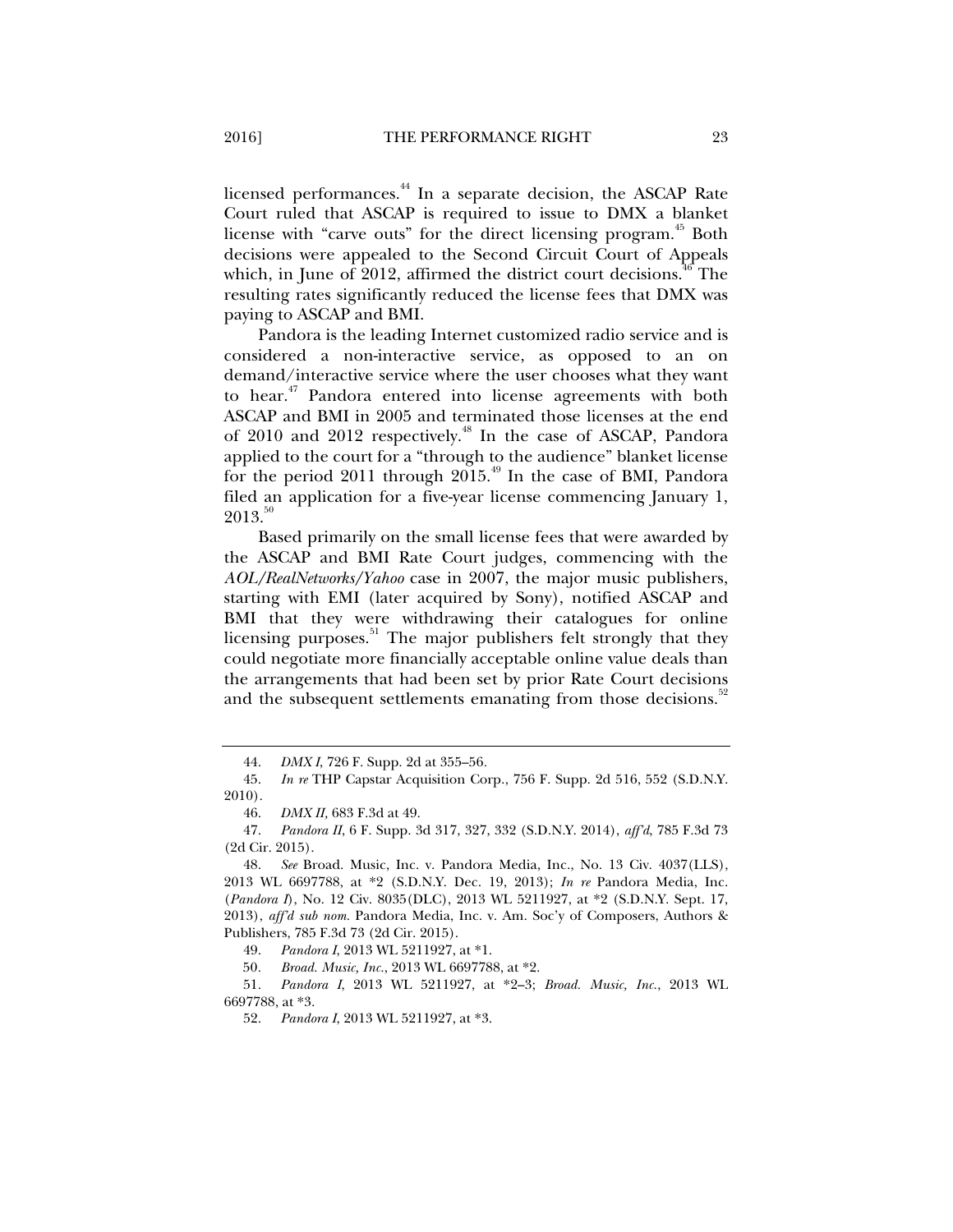These online media withdrawals were accomplished by specific changes in the rules, regulations, and practices of ASCAP and BMI.<sup>33</sup> Upon withdrawing their works, a number of the publishers entered into direct licensing deals with Pandora,<sup>54</sup> in effect creating a system whereby Pandora had licenses with ASCAP, BMI, and SESAC, as well as short-term negotiated direct performance licenses with the major publishers. Discussions were also held between ASCAP, BMI, and the major publishers with a view toward ASCAP and BMI handling the administration of the online licenses negotiated by the publishers.

In response to a motion for summary judgment in September 2013, Judge Denise Cote, the ASCAP judge, ruled that a selective withdrawal of new media rights by publisher members could not be implemented without violating the Consent Decree.<sup>35</sup> Judge Cote further ruled that the ASCAP repertory subject to that license was all works in ASCAP at the time Pandora applied for a license (January 1, 2011), not when the final license arrived.<sup>56</sup> In short, an application for a license is treated as a license in effect, and in this case, no works could be removed by any ASCAP member during the period of 2011 through 2015. Prior to this decision, interim licenses were never considered "licenses in effect" until such time as a final Rate Court decision was rendered or an agreement was reached. Further, when works are finally removed by any publishers, those works have to be removed for all licensing purposes, not just for online licensing. $57$  Any users with license agreements still in effect at the time of the withdrawal could continue to use the withdrawn works up until their specific license agreement expires.<sup>88</sup>

In a similar summary judgment hearing in the BMI case, Judge Louis Stanton allowed the removal of works which occurred prior to January 1, 2013, but ruled that those works could not be licensed by BMI to any others after any existing license agreements expired.<sup>59</sup> If BMI cannot offer those compositions to new media

 <sup>53.</sup> *Id*. at \*2.

 <sup>54.</sup> *Id*. at \*3.

 <sup>55.</sup> *Id.* at \*10–11.

 <sup>56.</sup> *Id.* at \*11.

 <sup>57.</sup> *Id*. at \*9.

 <sup>58.</sup> *Id*.

 <sup>59.</sup> Broad. Music, Inc. v. Pandora Media, Inc., No. 13 Civ. 4037(LLS), 2013 WL 6697788, at \*5 (S.D.N.Y. Dec. 19, 2013).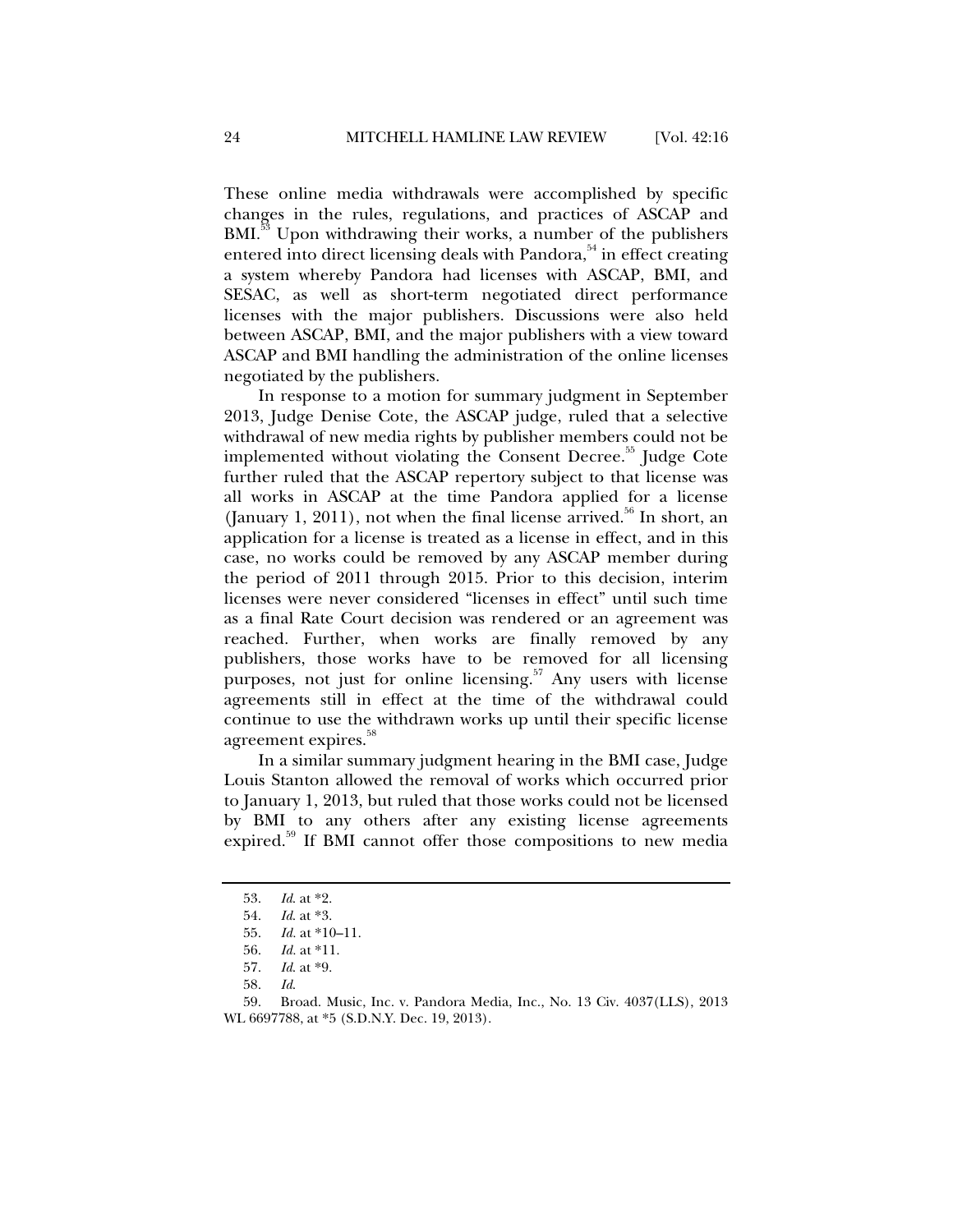applicants, their availability does not meet the standards of the BMI Decree and they cannot be held in the BMI repertory. $\frac{60}{100}$ 

To put both judges' "all in or all out" summary judgment decisions into a real world perspective, if one were to remove works from the current \$150 million PRO annual license fee area of the online world, one would be forced, eventually, to remove those works from the other \$1.35 billion in PRO domestic license fees being generated by traditional media (e.g., radio, broadcast television, cable television, live). Not to mention the effect that such withdrawals would have on the reciprocal "flow through of money" agreements between foreign collection societies and U.S. PROs. As a point of reference, it is important to note that practically all new PRO licensing deals with traditional media include streaming, website music uses, mobile apps, digital and primary broadcasts, mobile and wireless platforms, webcasts, and multi-casts.

On March 14, 2014, Judge Cote issued her "determination of reasonable license fees" in a 136-page decision in the *Pandora* Rate Court case. $61$  The judge ruled that the appropriate fee for the years 2011 through 2015 was  $1.85\%$  of revenue less certain deductions.<sup>62</sup> ASCAP had requested a rate of 1.85% for 2011 and 2012, 2.5% for 2013, and  $3\%$  for 2014 and 2015.<sup>63</sup> Pandora had requested a rate between 1.7% (the current traditional radio rate—Pandora had acquired a small radio station in an attempt to qualify for this rate) and 1.85% (the ASCAP form rate in effect for Pandora since  $2005$ ).<sup>64</sup>

Two of the more important issues in the *Pandora* Rate Court proceedings involve: first, the concept of the divisibility of copyrights, which allows a publisher or copyright owner to make deals with various classes of users for their catalogue, and second, the disparity in payments between artists and record companies and songwriters and music publishers for the same type of performance.<sup>65</sup>

As to the latter issue, the *AOL/RealNetworks/Yahoo* 2007 Rate Court case provided evidence of more than \$30 million paid by

 <sup>60.</sup> *Id*. at \*4.

 <sup>61.</sup> *In re* Pandora Media, Inc., 6 F. Supp. 3d 317, 317 (S.D.N.Y. 2014).

 <sup>62.</sup> *Id*. at 372.

 <sup>63.</sup> *Id.* at 320.

 <sup>64.</sup> *Id*.

 <sup>65.</sup> *Id*.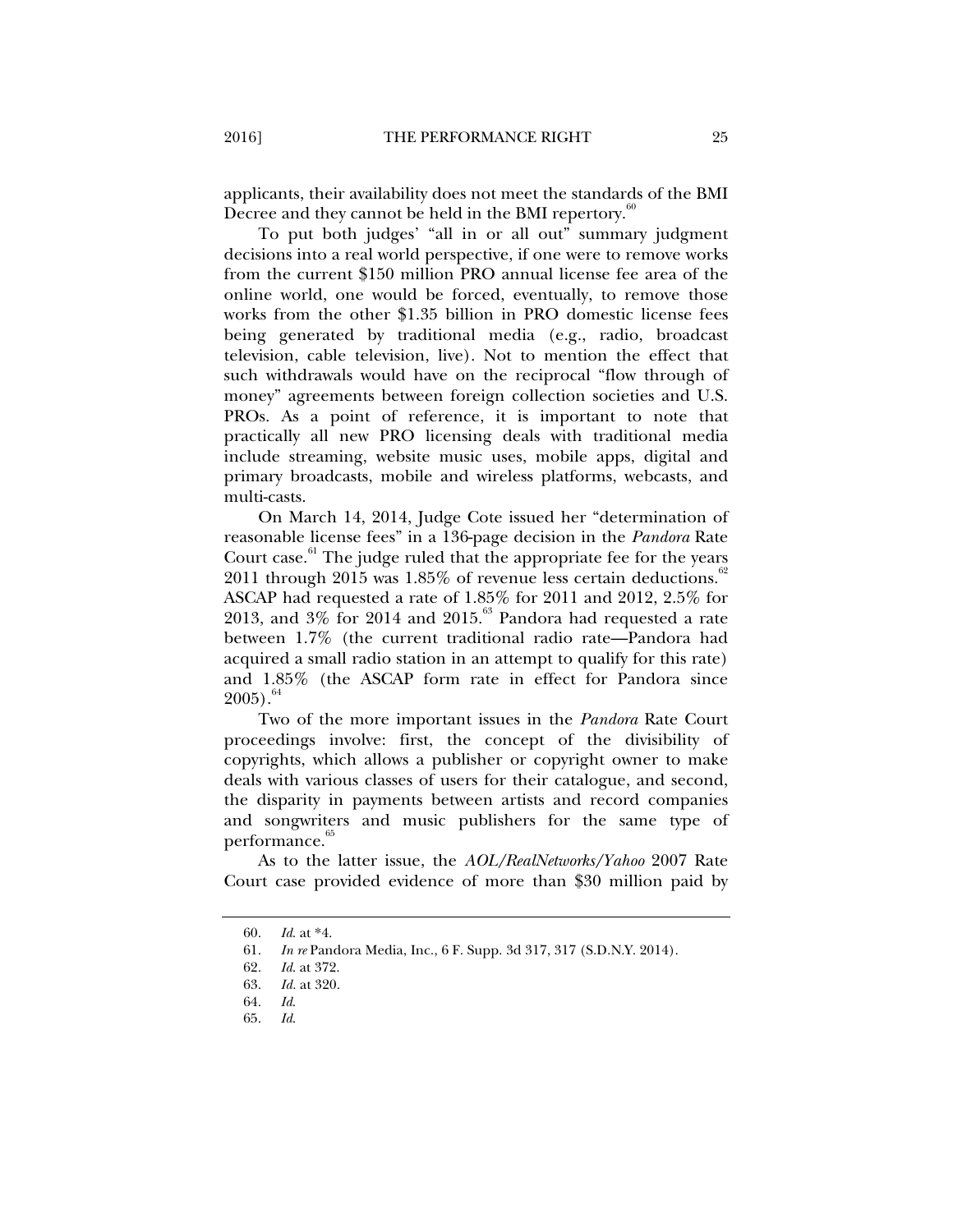these services to the major record companies over a two-year period, whereas their fees to PROs were, in comparison, very small.<sup>66</sup> According to Pandora's Securities and Exchange Commission Form 10-K filing, the company expended approximately 48% of its total revenue of \$920.8 million on Content Acquisition costs in 2014.<sup>67</sup> As to the 48% figure,  $44\%$ represented costs for internet transmissions of sound recordings (primarily to SoundExchange, as well as some direct license with labels), with the remaining 4% paid for the musical composition performance right (PROs and music publishers). $^{\circ\circ}$ 

In July of 2014, ASCAP—with Universal Music Publishing, Sony/ATV Music, and EMI Music as intervenors—appealed the two district court opinions to the Second Circuit.<sup>69</sup> The basis of the appeal was that the district court erred in ruling that the Amended Final Judgment of 2001 (AFJ 2) prohibited ASCAP from accepting partial grants of public performance rights and that the district court, in setting a final license fee, ignored recent arm's length relevant benchmark agreements. $\sqrt{0}$ 

As to the "partial grants" prohibition, ASCAP's position was that the Consent Decree long ago removed any prohibition on the right of members to reserve for themselves the right to grant exclusive licensing rights to music users.<sup>71</sup> Further, such a prohibition is in direct conflict with the exclusive rights provided by the copyright law to copyright owners.<sup>72</sup>

As to the issue of ignoring benchmark agreements in the setting of final reasonable license fees, ASCAP pointed out that the Sony/ATV Music, EMI Music, and Universal Music Pandora direct license deals were all in excess of the  $1.85\%$  court set fee,<sup>33</sup> as was the 2013 negotiated ASCAP Apple iTunes radio license—all "arms

 <sup>66.</sup> *See AOL/RealNetworks/Yahoo I*, 485 F. Supp. 2d 438 (S.D.N.Y. 2007).

 <sup>67.</sup> PANDORA MEDIA, INC., ANNUAL REPORT (Form 10-K) 247 (Jan. 31, 2012), http://www.sec.gov/Archives/edgar/data/1230276/000119312512120024 /d280023d10k.htm.

 <sup>68.</sup> *Id.* at 20.

 <sup>69.</sup> Brief of Respondent-Appellant, Pandora Media, Inc. v. Am. Soc'y of Composers, Authors, & Publishers, No. 14-1158-cv(L) (2d Cir. July 28, 2014), 2014 WL 3887402.

 <sup>70.</sup> *Id*. at \*2, \*5, \*29.

 <sup>71.</sup> *Id*. at \*25.

*Id.* at \*26.

 <sup>73.</sup> *Id.* at \*19.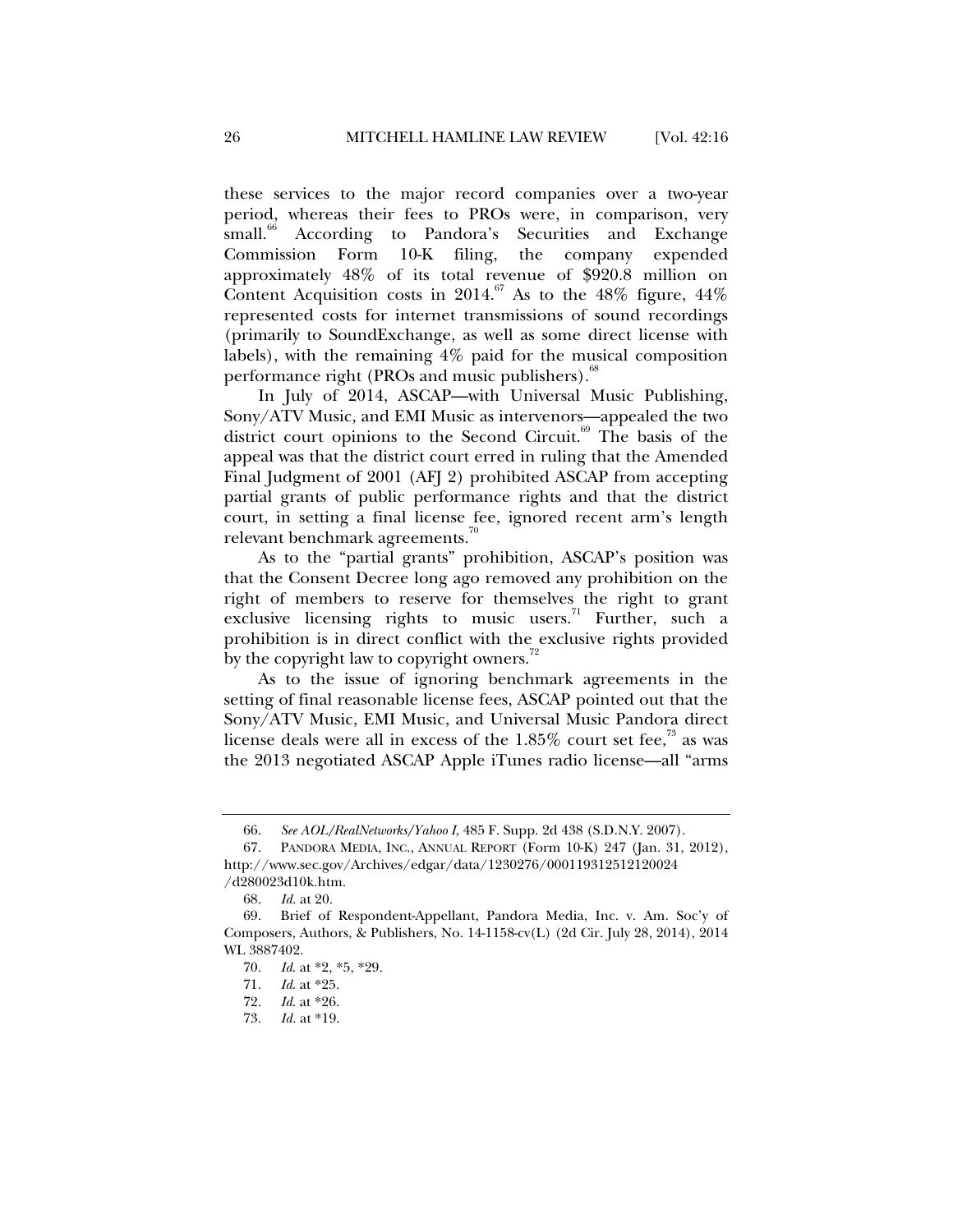length willing buyer and willing seller agreements."<sup>74</sup> Further, the Second Circuit, in its 2010 *AOL/RealNetworks/Yahoo* decision, confirmed that a 2.5% rate was a valid benchmark even though it vacated the district court's across-the-board application of that rate to all of Yahoo and RealNetwork's services.<sup>75</sup> Accordingly, the current "District Court erred in ignoring [the Second Circuit's] guidance in *RealNetworks,* which established that a rate of 2.5% revenue (or higher) is reasonable for all-audio, music-intensive digital music services similar to Pandora's."<sup>76</sup>

In May 2015, the Second Circuit affirmed the March 2014 Federal Rate Court decision, which set the rate of the ASCAP blanket license at 1.85% of revenue and prevented music publishers from partially withdrawing the public performance licensing rights from  $ASCAP.$ <sup>77</sup>

As to the BMI/Pandora Media litigation concerning reasonable fees and terms for an adjustable fee blanket license, Judge Stanton issued a decision—after a five-week jury trial—on May 27, 2015, that the 2.5% of revenue rate and other terms offered by BMI to Pandora were reasonable.<sup>78</sup> The 2.5% of gross revenue is subject to adjustments to accommodate performances of works that Pandora licensed directly.<sup>79</sup> Further, Pandora may deduct up to 15% of commissions paid to third party advertising agencies.<sup>80</sup> The benchmarks the judge relied upon in determining the "reasonable" fee included those between Pandora, Sony EMI, and the Universal Music Group, which ranged from 2.25% to 5.85% of Pandora's revenue; the direct licenses with EMI and BMG; its license with ASCAP; and BMI's agreement with the  $RMLC<sup>81</sup>$  The term of the deal is four years and runs from 2013 through  $2016$ .<sup>82</sup> Pandora subsequently appealed the decision to the Second Circuit.<sup>83</sup>

82. *Id.* at \*26.

 <sup>74.</sup> *Id*. at \*9.

 <sup>75.</sup> *Id.* at \*21.

 <sup>76.</sup> *Id*. at \*27.

 <sup>77.</sup> Pandora Media, Inc. v. Am. Soc'y of Composers, Authors, & Publishers (*Pandora III*), 785 F.3d 73, 75 (2d Cir. 2015).

 <sup>78.</sup> Broad. Music, Inc. v. Pandora Media, Inc., No. 13 Civ. 4037(LLS), 2015 WL 3526105, at \*15 (S.D.N.Y. May 28, 2015).

 <sup>79.</sup> *Id.* at \*24–25.

 <sup>80.</sup> *Id.* at \*26.

 <sup>81.</sup> *Id.* at \*23–24.

 <sup>83.</sup> *See Broad. Music, Inc.*, 2015 WL 3526105, at \*1, *appeal docketed*, No. 15-2060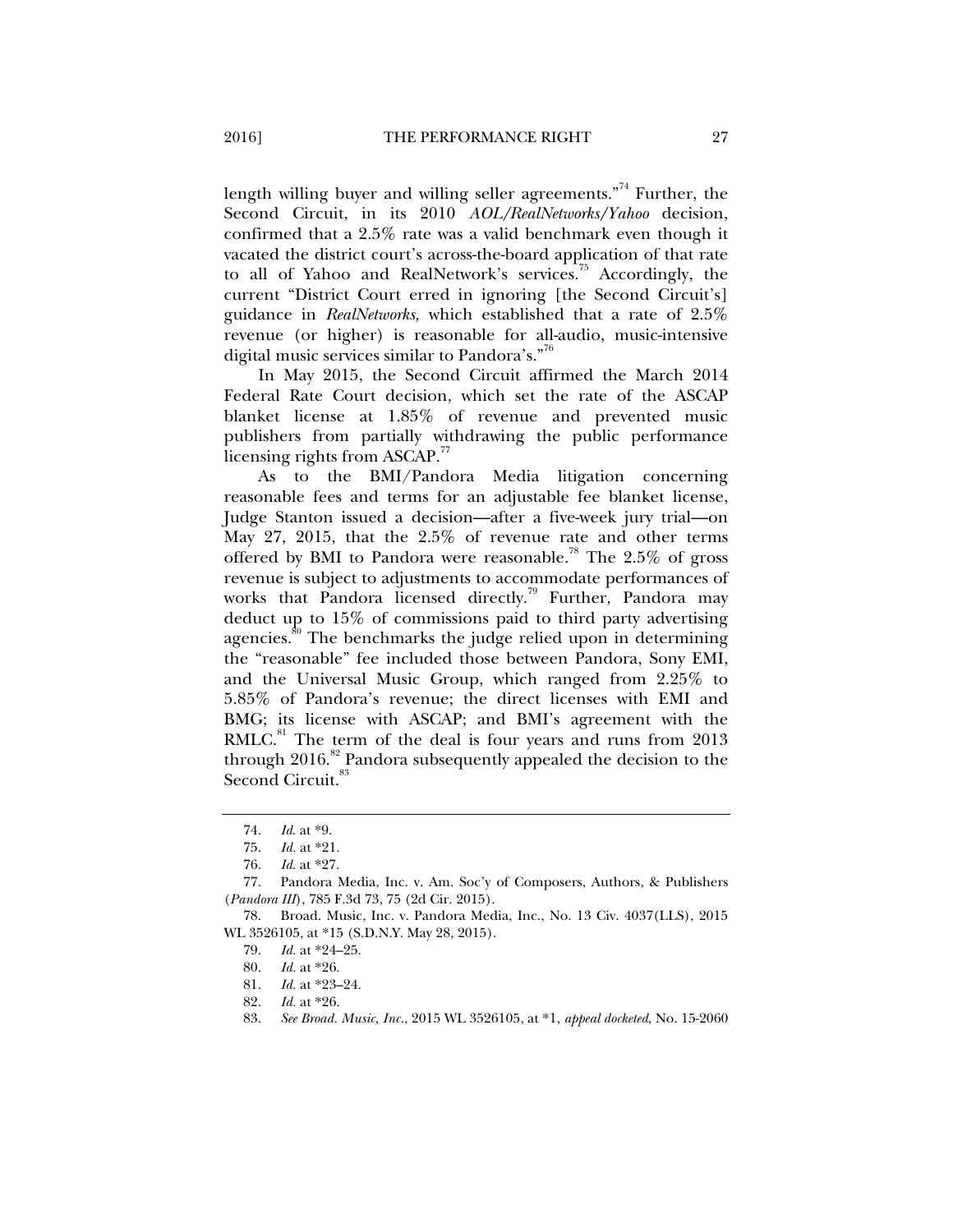#### V. DIRECT LICENSING

The ability of a copyright owner to directly license a work to a music user and bypass PROs was a major issue in the *AOL/RealNetworks/Yahoo* and *BMI/DMX* Rate Court decisions, as well as the current Pandora litigation. $84$  Language in both the ASCAP and BMI Consent Decrees guarantee the right of any member or affiliate to directly license their works to a user.<sup>85</sup> SESAC, as it is not under a Consent Decree with the government, incorporates the following language in its writer and publisher affiliation agreements that insures the right to directly license: "Publisher retains the right to issue non-exclusive licenses directly to any third person for the public performance in the U.S., its territories and possessions, of any work subject to this Agreement."<sup>86</sup>

When songwriters, composers, and music publishers join or affiliate with ASCAP, BMI, or SESAC, they sign representation agreements granting to the PRO the non-exclusive right to license the non-dramatic public performances of their works. Though each PRO contract and governing documents are different as to terms, length of contract, withdrawal of works, resignation or termination provisions, dispute resolution procedures, payments schedules, distribution rules, and benefits, they all are non-exclusive agreements whereby the writer or publisher can license a work directly.<sup>87</sup> PROs cannot interfere in any way with this right or the ability to exercise this right.

Language as to the ability to direct license as well as the effect of a direct license has been standard in many types of industry

<sup>(2</sup>d Cir. 2015).

 <sup>84.</sup> *See Pandora III*, 785 F.3d 73, 76 (2d Cir. 2015); *see also Broad. Music, Inc.*, 2015 WL 3526105, at \*6–7.

 <sup>85.</sup> *See Broad. Music, Inc.*, 2015 WL 3526105, at \*6–7.

 <sup>86.</sup> *See generally* Todd Brabec & Jeff Brabec, *Performing Rights Licensing in the United States: A World of Multiple Choices, Considerations, and Results*, 30 ENT. & SPORTS LAW. 8, 10 (2012) (discussing the standard SESAC writer or publisher affiliation agreement).

 <sup>87.</sup> *See, e.g.,* AM. SOC'Y OF COMPOSERS, AUTHORS & PUBLISHERS, ASCAP PUBLISHER AGREEMENTS 1–3 (2015), http://www.ascap.com/~/media/files/pdf /join/ascap-publisher-agreement.pdf (last visited Feb. 8, 2016); BROAD. MUSIC, INC., WRITER APPLICATION 3 (2014), http://www.bmi.com/forms/affiliation/bmi \_writer\_kit.pdf (May 2014).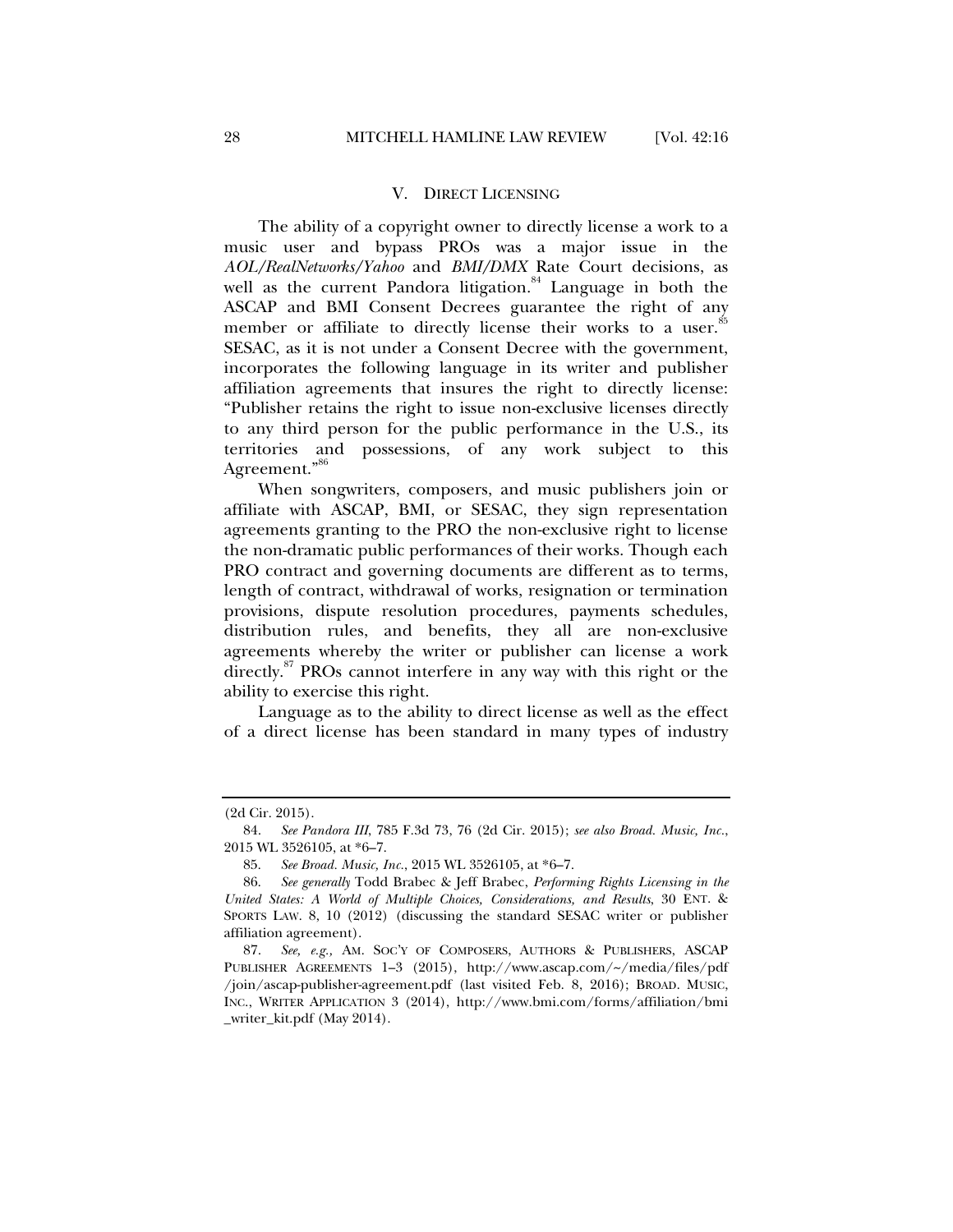license agreements, including work-for-hire and employee-for-hire contracts for many decades. A sample clause might read:

The performing rights in the composition, to the extent permitted by law, shall be assigned to and licensed by the applicable [PRO] with said organization authorized to collect and receive all monies earned from the public performance of the composition and to pay the writers and publishers directly. If to the extent it is unlawful for the PRO, or any of its affiliates, to issue blanket small performing right licenses or the applicable performing rights society does not from time to time, for any reason whatsoever maintain a regular system of collecting performance fees and/or a third party licensee (i.e., a television network, independent television station, digital music service, etc.) requires direct licensing of such rights, company and publisher shall have the right to directly license their respective shares of the public performances rights in the composition to such third parties. If the company or publishing designee receives a distribution of earned public performance fees from any source that does not make a separate distribution directly or indirectly to publisher and to composer, then publisher shall be entitled to receive its portion of such fees and composer shall be entitled to receive the writer's share of such fees.

Additional variations of a direct license clause are as follows:

Licensee desires to obtain from publisher a blanket license for all necessary performance, reproduction and distribution rights implicated by the delivery of programming embodying publisher's catalogue and publisher is willing to grant such right to license on a non-exclusive basis.

The right to publicly perform and to authorize others to perform the composition by means of a media entity not licensed by ASCAP, BMI, or SESAC is subject to clearance of the performing right either from Licensor or from any other duly authorized licensor acting for or on behalf of Licensor subject to good faith negotiations in accordance with established industry customs and practices.

An issue in many agreements is what happens to the writer's share when a copyright owner, usually the music publisher, directly licenses a work to a user. Clauses range from "payments to be made based upon the prevailing PRO rates for the specific use," "compensation to be negotiated in good faith," "reasonable fee," "fee subject to arbitration," "a complete buyout with no further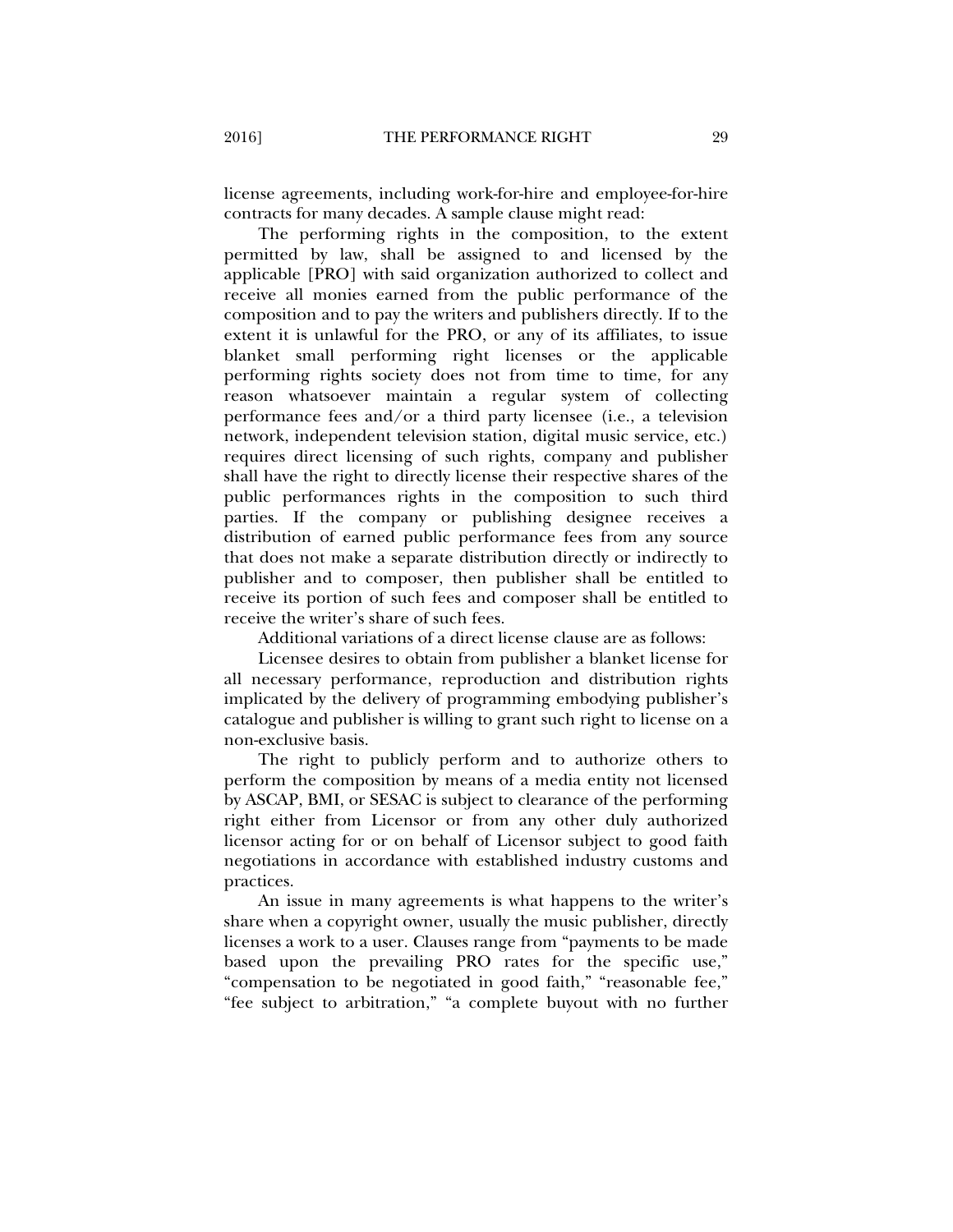compensation or continuing royalties," or "50% of any license fee received."

A further unresolved issue as to an allowable and effective direct license under court or Consent Decree interpretation involves the situation where a music user (e.g., traditional broadcaster, online music service, etc.) contacts a copyright owner directly with the request, versus the situation where the ASCAP or BMI copyright owner approaches the user to negotiate a direct license. This is a fine distinction, but an important one in current litigation and Consent Decree interpretation.

#### VI. DEPARTMENT OF JUSTICE INTERVENTION

In part because of the *Pandora* decisions, a major development occurred in June 2014 when the Department of Justice announced that it would review both the ASCAP and BMI Consent Decrees "to account for changes in how music is delivered to and experienced by listeners  $\dots$ ."<sup>88</sup> The Department allowed a sixty-day period for comments from any interested party (e.g., music publishers, songwriters and composers, PROs, online service companies, music users of any nature, the general public, etc.).<sup>89</sup>

A cross-section of some of the views was illustrative of the issues as well as the diametrically opposed positions of many of the parties. The comments very much reflected a creators versus users scenario.

On the music user side, the National Association of Broadcasters (NAB), the Digital Media Association (DiMA), Netflix, Fox News, the RMLC, the National Restaurant Association, and the Consumer Electronics Association, among others, submitted comments.<sup>90</sup> The creator/copyright representative side

 <sup>88.</sup> *Antitrust Consent Decree Review—ASCAP and BMI 2014*, U.S. DEP'T JUST., http://www.justice.gov/atr/ascap-bmi-decree-review (last updated Dec. 16, 2015). 89. *See id*.

 <sup>90.</sup> *See* National Association of Broadcasters, Comment on Antitrust Consent Decree Review (Aug. 6, 2014), http://www.justice.gov/atr/cases/ascapbmi /comments/307974.pdf; Digital Media Association, Comment on Antitrust Consent Decree Review, http://www.justice.gov/atr/cases/ascapbmi/comments /307972.pdf (last visited Feb. 8, 2016); Netflix, Comments on Antitrust Consent Decree Review (Aug. 6, 2014), http://www.justice.gov/atr/cases/ascapbmi /comments/307908.pdf; Fox News, Comment on Antitrust Consent Decree Review (Aug. 6, 2014), http://www.justice.gov/atr/cases/ascapbmi/comments /307811.pdf; Radio Music License Committee, Comment on Antitrust Consent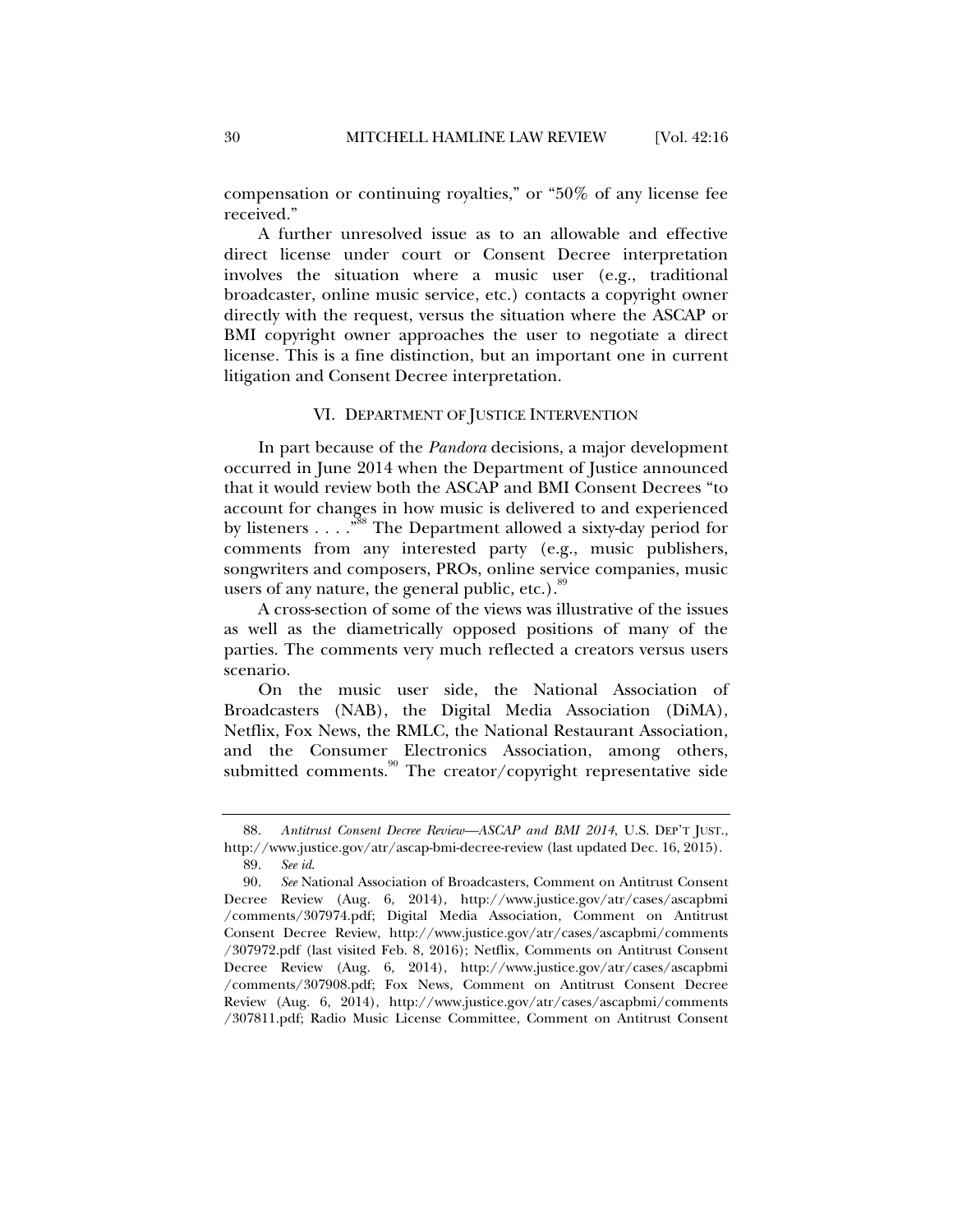included comments from the performing right organizations ASCAP, BMI, PRS for Music (U.K.), SOCAN (Canada), JASRAC (Japan), SIAE (Italy), as well as the Society of Composers and Lyricists (SCL—film and television composers), Nashville Songwriters Association International (NSAI), the National Music Publishers Association (NMPA), and the Screen Actors Guild-American Federation of Television and Radio Artists (SAG-AFTRA), among others.<sup>91</sup>

ASCAP, in its comments, requested that the Rate Court be replaced with a faster and cheaper dispute resolution procedure, that ASCAP be allowed to bundle and license multiple rights (the current Decree prohibits ASCAP from licensing any right other than performance), and allowed partial grants of rights from its members.<sup>92</sup> The arguments centered on the fact that new media

92. *See* American Society of Composers, Authors and Publishers, Comments

Decree Review (Aug. 6, 2014), http://www.justice.gov/atr/cases/ascapbmi /comments/307977.pdf; Letter from David Matthews, Nat'l Restaurant Ass'n, to John R. Read, U.S. Dep't of Justice (July 22, 2014), http://www.justice.gov/atr /cases/ascapbmi/comments/307607.pdf.

 <sup>91.</sup> American Society of Composers, Authors, and Publishers, Comment Regarding Review of the ASCAP and BMI Consent Decrees (Aug. 6, 2014), http:// www.justice.gov/atr/cases/ascapbmi/comments/307803.pdf; Broadcast Music, Inc., Comments Regarding Review of BMI Consent Decree (Aug. 6, 2014), http:// www.justice.gov/atr/cases/ascapbmi/comments/307859.pdf; Memorandum from Performing Right Soc'y, Ltd. on Review of ASCAP and BMI Consent Decrees, to Chief, Litig. III Section, Antitrust Div. (Aug. 5, 2014), http://www.justice.gov/atr /cases/ascapbmi/comments/307652.pdf; E-mail from Gilles Daigle, Soc'y of Composers, Authors, & Music Publishers of Can., to Chief, Litig. III Section, Antitrust Div. (Aug. 6, 2014), http://www.justice.gov/atr/cases/ascapbmi /comments/307844.pdf; Letter from Satoshi Watanabe, Japanese Soc'y for Rights of Authors, Composers, & Publishers, to Chief, Litig. III, Section Antitrust Division (Aug. 5, 2014), http://www.justice.gov/atr/cases/ascapbmi/comments /307760 .pdf; E-mail from Societa' Italiana Delgi Autori ed Editori, to Chief, Litig. III, Section Antitrust Division (Aug. 5, 2014), http://www.justice.gov/atr/cases /ascapbmi/comments/307727.pdf; Society of Composers and Lyricists, Comment on Antitrust Consent Decree Review as Pertaining to ASCAP and BMI (Aug. 6, 2014), http://www.justice.gov/atr/cases/ascapbmi/comments/307971.pdf; Nashville Songwriters Association International, Comment on Review of ASCAP and BMI Consent (Aug. 5, 2014), http://www.justice.gov/atr/cases/ascapbmi /comments/307686.pdf; National Music Publishers' Association, Comment Regarding Review of the ASCAP and BMI Consent Decrees, http://www.justice.gov/atr/cases/ascapbmi/comments/307900.pdf (last visited Feb. 8, 2016); Screen Actors Guild—American Federation of Television and Radio Artists, Comments on Antitrust Consent Decree Review (Aug. 6, 2014), http:// www.justice.gov/atr/cases/ascapbmi/comments/307818.pdf.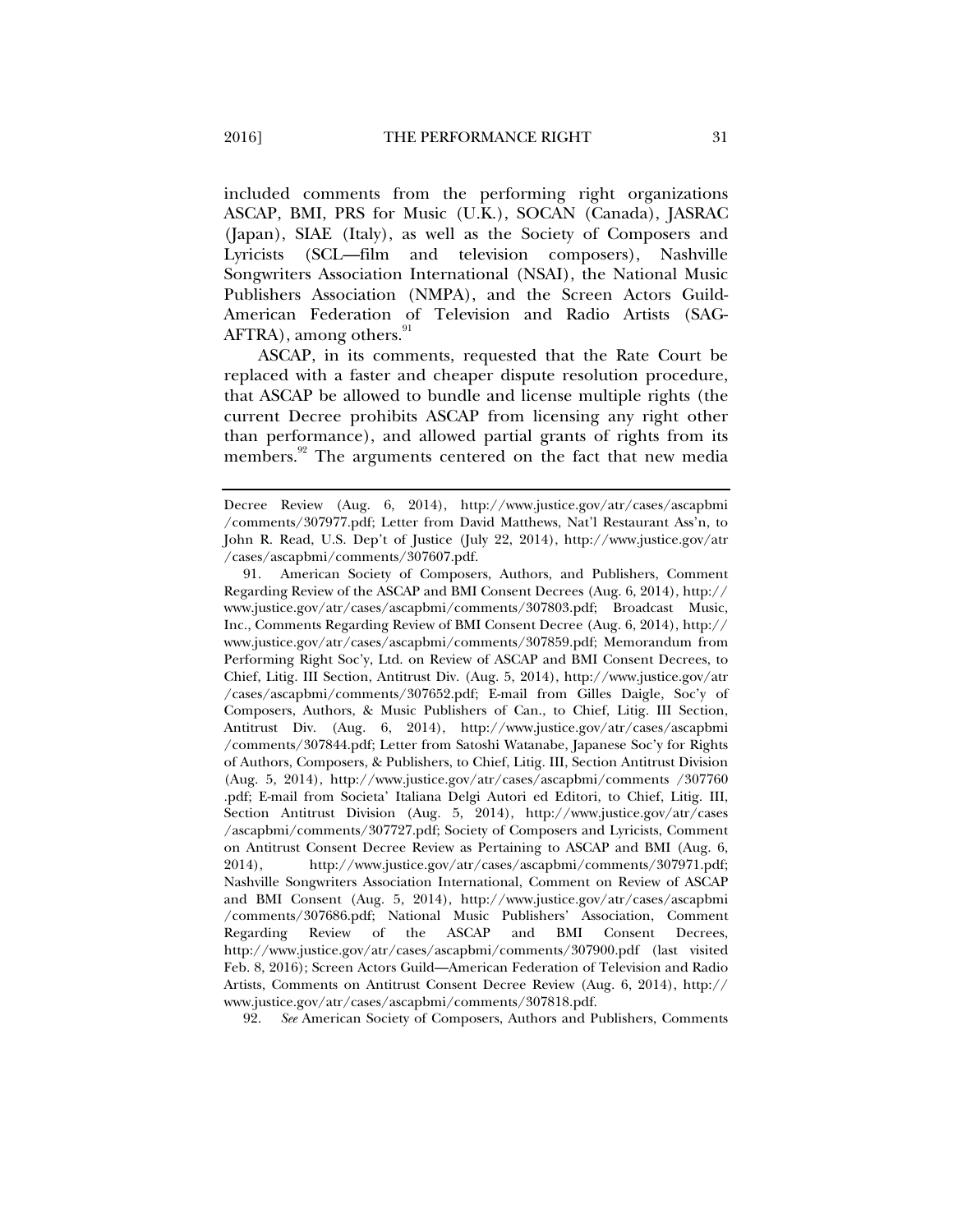users need multiple rights in their business; that publishers need flexibility to manage rights and negotiate contracts terms; and that property rights are divisible, assignable, and licensable either in whole or in part.<sup>93</sup> BMI, which is not prevented from bundling or licensing multiple rights, requested that publishers be allowed to withdraw digital rights and that a binding arbitration model replace the Consent Decree mandate.<sup>94</sup>

The SCL were in favor of Consent Decree changes and expressed concerns that if the major music publishers withdrew completely from ASCAP and BMI, "the transparency of accountability currently afforded . . . by the PROs and the collective licensing model" would be affected.<sup>95</sup> The SCL further asserted that in a bundled rights situation, it would be difficult to ascertain the value of the performance right in bundled transactions.<sup>96</sup> Most writers in this field sign "work-for-hire" contracts where the back end performance royalties represent a substantial portion of their income.<sup>97</sup> The 165,000-member organization, SAG-AFTRA, the "largest labor union representing working media artists," commented that the "scales have tipped too far in favor of licensees' interests over those of the artists" and that the ratesetting process set forth by the Consent Decrees is inefficient, expensive, and burdensome upon PROs and if not modified will significantly devalue writers' works.<sup>98</sup>

Sony/ATV Music supported amending the Consent Decrees to allow copyright owners the ability to limit the scope of the rights they grant to ASCAP and BMI in their musical compositions and to require PROs to accept those grants; supported an expedited arbitration process for resolving rate disputes; and recommended that the reviews of the Decrees occur periodically to take into account new technology changes and conditions.<sup>99</sup> Sony/ATV was

Regarding Review of the ASCAP and BMI Consent Decrees 3, 16 (Aug. 6, 2014), http://www.justice.gov/atr/cases/ascapbmi/comments/307803.pdf.

 <sup>93.</sup> *See id.* at 16, 19–21.

 <sup>94.</sup> *See* Broadcast Music, Inc., *supra* note 91, at 2.

 <sup>95.</sup> *See* Society of Composers and Lyricists, *supra* note 91, at 2.

 <sup>96.</sup> *Id.*

 <sup>97.</sup> *See id.* at 1 (describing the uniqueness of American work-for-hire contracts).

 <sup>98.</sup> Screen Actors Guild—American Federation of Television and Radio Artists, *supra* note 91, at 3.

 <sup>99.</sup> *See* Sony/ATV Music Publishing LLC, Comments on ASCAP and BMI Consent Decrees, at 1–2 (Aug. 6, 2014), http://www.justice.gov/atr/cases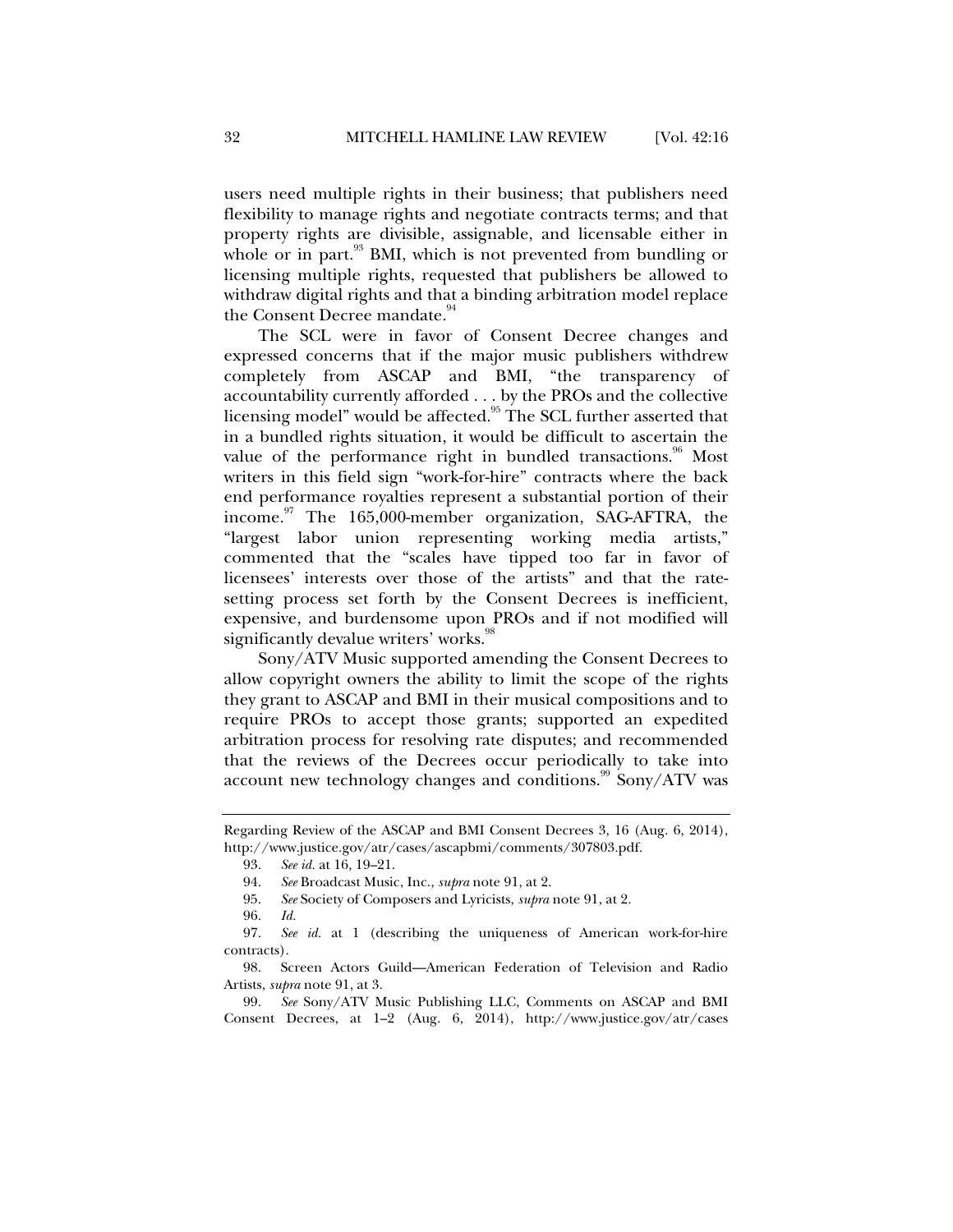not in favor of allowing PROs to handle rights other than performing rights, as it was their position that these markets already functioned well and that the introduction of such regulated entities into the market for these other rights would be "costly and disruptive."<sup>100</sup>

As to the foreign performing right organizations who submitted comments, widespread concern centered on the belief that the current Consent Decrees were outdated in today's world and that changes were essential if music was to be appropriately licensed and compensated.<sup>101</sup> Partial grants of rights and the bundling of multiple rights are commonplace in the foreign marketplace, and dispute resolution procedures are less cumbersome than the U.S. Rate Court.<sup>102</sup> PRS for Music in the U.K., which receives over \$100 million a year in U.S. performance royalties for its members from ASCAP and BMI, expressed concerns over the present Decrees and stated that they would consider licensing the British repertory directly in the United States rather than through intermediaries if it proved more efficient.<sup>103</sup>

DIMA, a trade organization whose members include Apple, Amazon, Microsoft, and YouTube, stated that the Decrees have not harmed ASCAP or BMI financially in terms of the music industry generally, and that PROs must be subject to oversight as their anticompetitive behavior continues to this day.<sup>104</sup> Further, if the Justice Department does allow all PROs to bundle rights, as well as allow partial withdrawals, then substantial oversight must be put in place and songwriters must be allowed to keep their rights with their PRO if that's what they wanted regardless of whether the publisher removed the works. $105$ 

The RMLC strongly felt that the Decrees were necessary to keep the market power of ASCAP and BMI in check.<sup>106</sup> Also, if publishers were allowed to withdraw from PROs, they could

<sup>/</sup>ascapbmi/comments/307983.pdf.

 <sup>100.</sup> *Id*. at 26.

 <sup>101.</sup> *See, e.g.*, Memorandum from Performing Right Soc'y, Ltd., *supra* note 91, at 2; Society of Composers, Authors and Music Publishers, *supra* note 91, at 1; Societa' Italiana Delgi Autori ed Editori, *supra* note 91, at 1–2.

 <sup>102.</sup> Memorandum from Performing Right Soc'y, Ltd., *supra* note 91, at 3.

 <sup>103.</sup> *Id.* at 2.

 <sup>104.</sup> Digital Media Association, *supra* note 90.

 <sup>105.</sup> *Id.* at 23.

 <sup>106.</sup> Radio Music License Committee, *supra* note 90.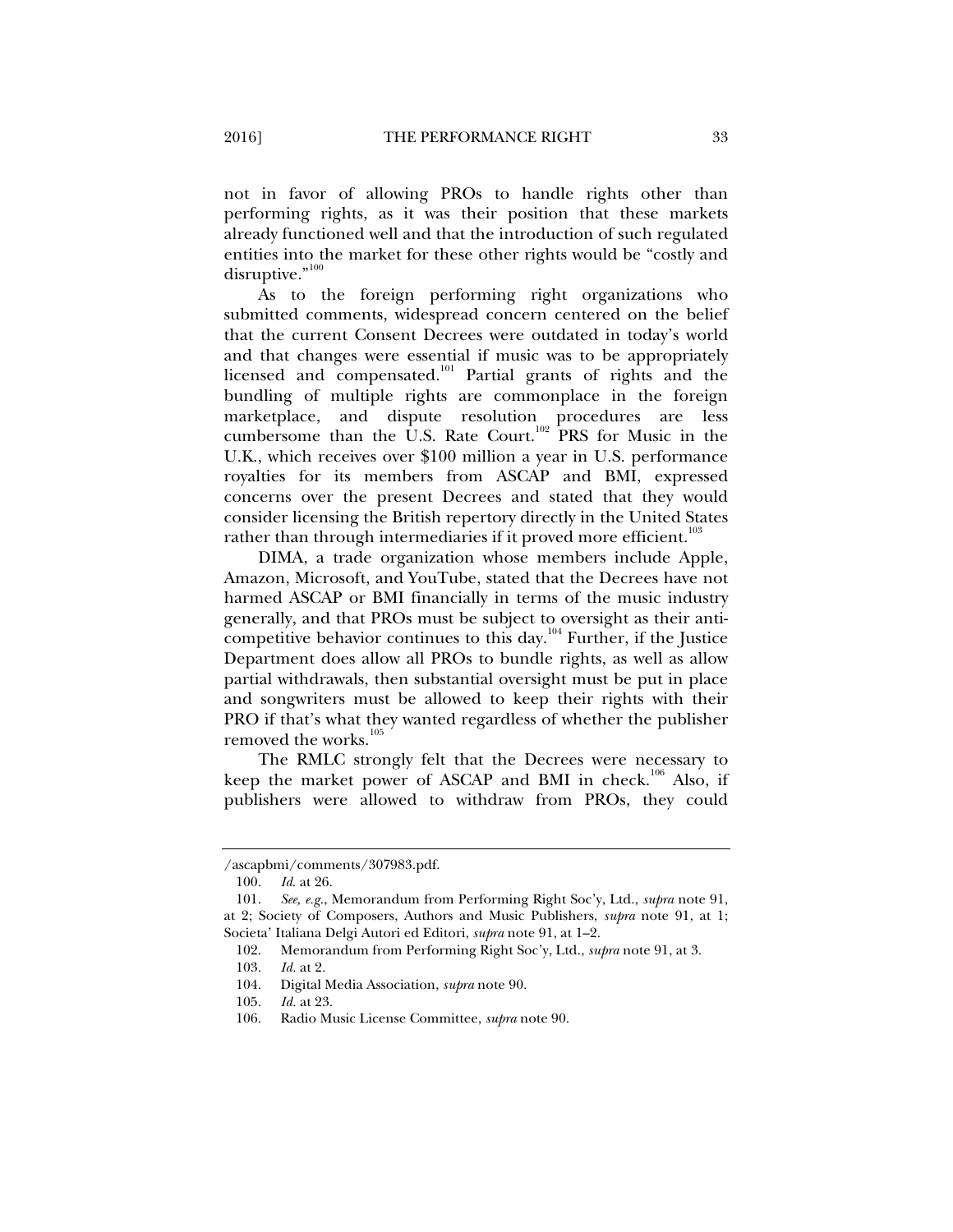leverage their outsize market share to extract exorbitant license fees from licensees. Both the NAB and TMLC also shared these views.107 As to Netflix, their position was that the Decrees were in place to constrain PROs' market power.<sup>108</sup> They were against allowing partial publisher withdrawals, but if the Department allowed them, then conditions would have to be imposed to mitigate any adverse consequences.<sup>109</sup> Finally, the Rate Court must stay in place, though it does need to be streamlined.

#### VII. SOUND RECORDINGS

Prior to 1972, no federal copyright protection existed for sound recordings. Congress rectified that situation by extending copyright to any recordings that were fixed on or after February 15,  $1972$ <sup>110</sup> The owners of the copyright, therefore, had the exclusive right to reproduce and distribute phonorecords embodying the sound recording, including by means of digital transmission, and to authorize others to do the same.<sup>111</sup> Pre-February 15, 1972, recordings remained subject to the protection afforded by state  $laws.<sup>112</sup>$ 

As to the performance right aspect of sound recordings, the right that was enjoyed by musical compositions was non-existent for records. No performance royalty existed in any medium for sound recordings.<sup>113</sup> That changed in 1995 with the passage of the Digital Performance Rights in Sound Recordings Act (DPRSRA), which provided for a limited right when sound recordings are publicly performed "by means of a digital audio transmission."<sup>114</sup> The 1998

 <sup>107.</sup> *See* National Association of Broadcasters, Comment Regarding Antitrust Consent Decree Review, \*2 (Aug. 6, 2014), http://www.nab.org/documents /newsRoom/pdfs/080614\_DOJ\_consent\_decree\_comments.pdf.

 <sup>108.</sup> Netflix, *supra* note 90.

 <sup>109.</sup> *Id.* at 9.

 <sup>110.</sup> *See* Sound Recording Act of 1971, Pub. L. No. 92–140, 85 Stat. 391. *But see* Eric Charles Osterberg, *Should Sound Recordings Really Be Treated Differently than Other Copyrighted Works? The Illogic of* Bridgeport v. Dimension Films, 53 J. COPYRIGHT SOC'Y U.S.A. 619, 631 (2006).

 <sup>111.</sup> Osterberg, *supra* note 110*,* at 633–37.

 <sup>112.</sup> *See* Goldstein v. California¸ 412 U.S. 546, 552 (1973).

 <sup>113.</sup> Joshua D. Levine, *Dancing to a New Tune, A Digital One: The Digital Performance Right in Sound Recordings Act of 1995*, 20 SETON HALL LEGIS. J. 624, 628 (1996).

 <sup>114.</sup> Digital Performance Rights in Sound Recordings Act, Pub. L. No. 104– 39, 109 Stat. 336 (1995).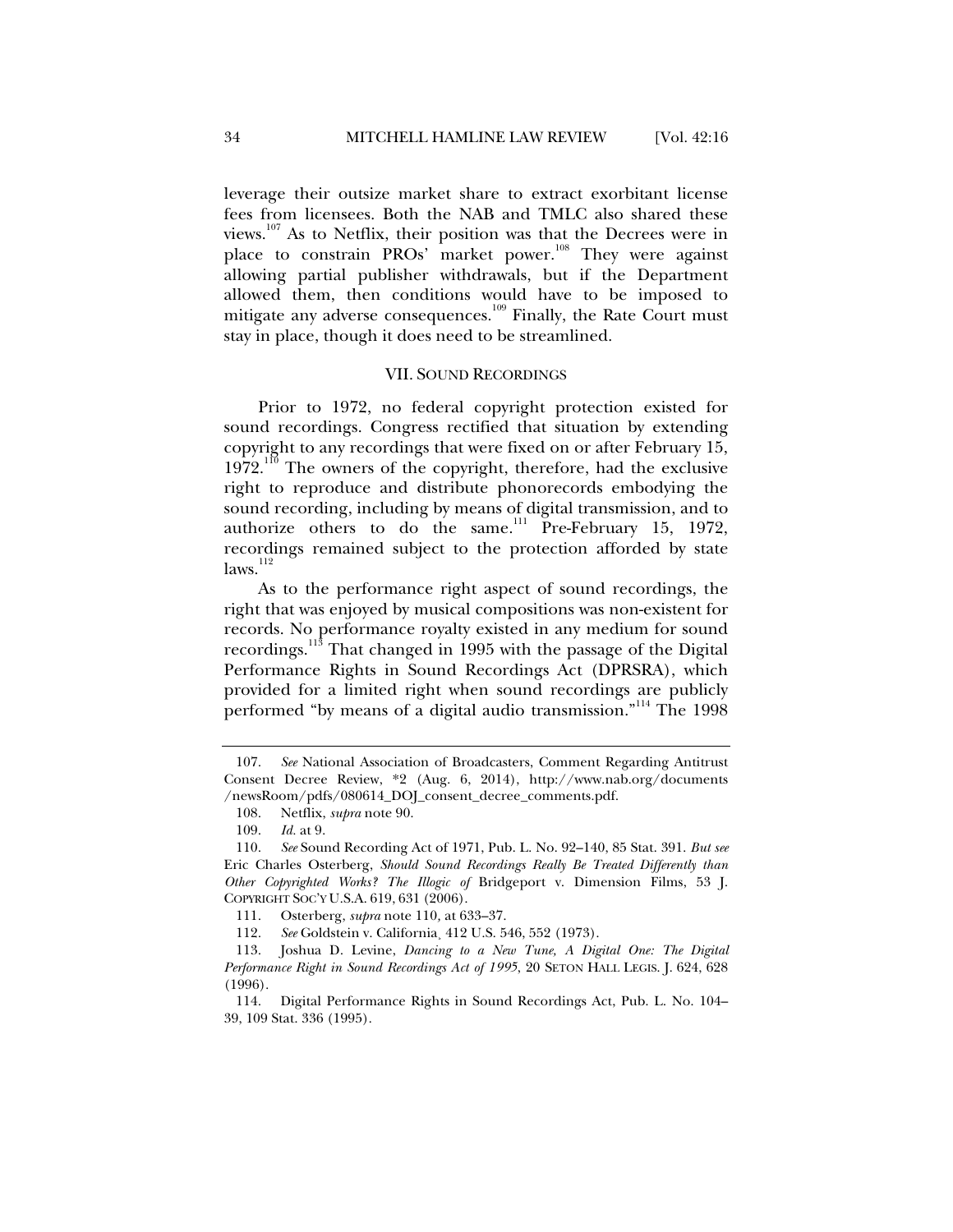Digital Millennium Copyright Act (DMCA) included webcasting as a category of performance applicable to this limited performance right.<sup>115</sup> This new right applied specifically to satellite radio (e.g. Sirius XM), internet radio (e.g. Pandora), and cable television music channels (e.g. Music Choice).<sup>116</sup> Broadcast radio continued to be exempt. $117$ 

It is important to note that the statutory license applies only to non-interactive services.<sup>118</sup> The right to perform copyrighted sound recordings for on-demand services (interactive services) remains with the copyright owner (normally the label) and is a negotiated agreement between the label and the music user.<sup>119</sup> These deals have taken many forms, including percentage of gross or net revenue formulas, per performance rates, an equity stake in the business, or a combination of these and other elements.

The rates and terms of the sound recording statutory license are set by the Copyright Royalty Board (CRB), an administrative body created by Congress.<sup>120</sup> SoundExchange, a non-profit organization, has been designated by the Librarian of Congress and the CRB to be the sole entity to collect, administer, and distribute the royalties from non-interactive webcasting, digital cable and satellite transmissions, and satellite audio services.<sup>121</sup> Congress also gave SoundExchange the right to negotiate agreements separate from those set by the CRB through the Webcaster Settlement Acts of 2008 and 2009.<sup>122</sup> Services therefore can choose whether to be licensed under the CRB rates or the SoundExchange negotiated rates.

There are five major sound recording licensing categories, each of which is subject to a separate rate proceeding.<sup>123</sup> The categories are webcasting, satellite radio, pre-existing music

 <sup>115.</sup> Digital Millennium Copyright Act, Pub. L. No. 105–304, § 405, 112 Stat. 2860 (1998).

 <sup>116.</sup> *See* 17 U.S.C. §§ 112, 114 (2012).

 <sup>117.</sup> *Id.* §§ 112(a)(1), 114(d)(1).

 <sup>118.</sup> *Id.* § 114(d)(2).

<sup>119.</sup> *Id.* § 114(d)(3)(C).

 <sup>120.</sup> *Id.* § 801.

 <sup>121.</sup> SOUNDEXCHANGE, http://www.soundexchange.com (last visited Feb. 8, 2016).

 <sup>122.</sup> Webcaster Settlement Act, Pub. L. No. 110–435, 112 Stat. 4974 (2008); Webcaster Settlement Act, Pub. L. No. 111–36, 123 Stat. 1926 (2009); *see also* 17 U.S.C.  $\S 114(f)(5)$ .

 <sup>123.</sup> *See* 17 U.S.C. § 114(f)(2)–(3).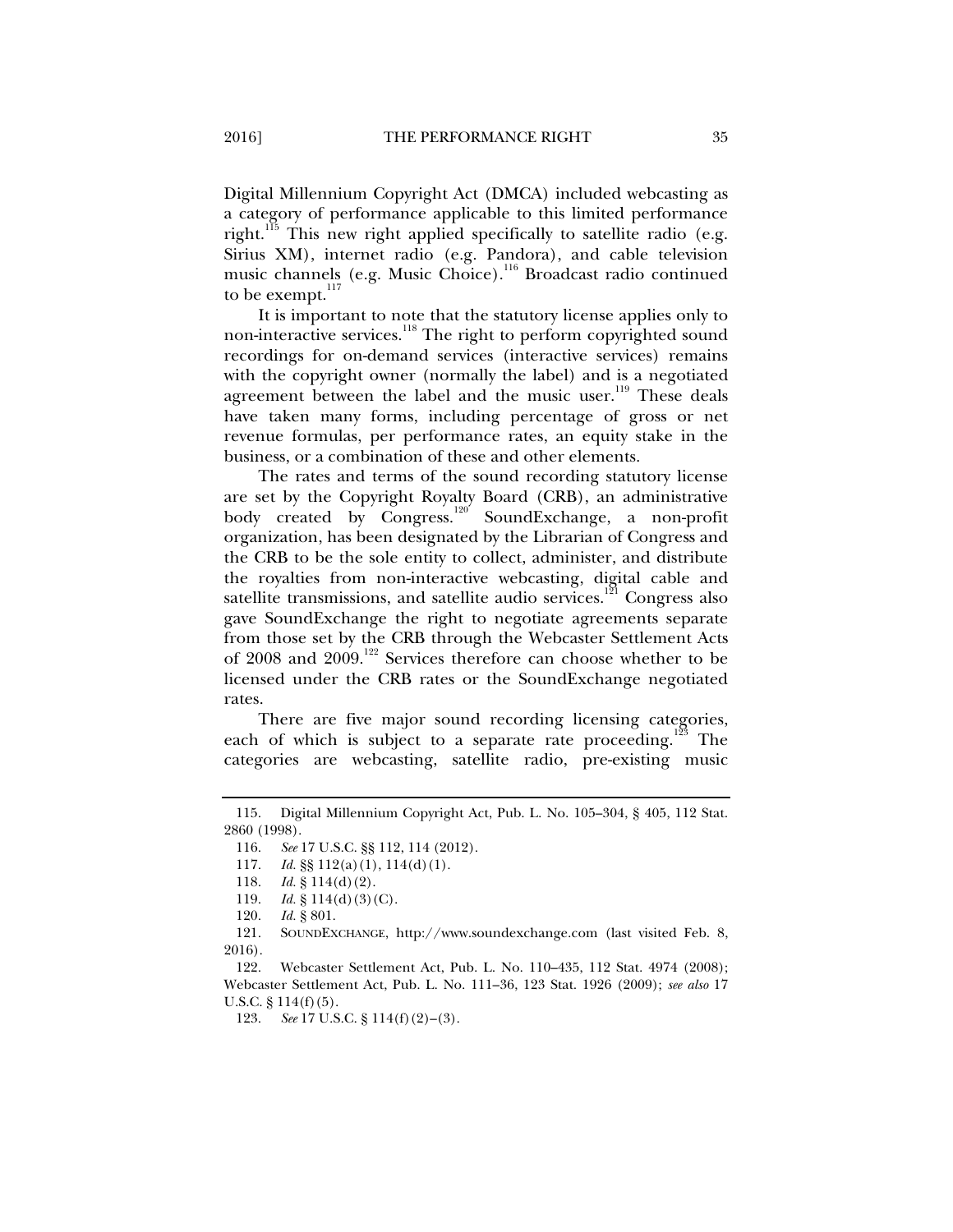services, other cable and satellite music providers, and business establishments. An example of a rate proceeding involved Sirius XM satellite radio; the proceeding concluded in 2012 and set rates at 9% of gross revenue for a five-year period beginning in 2013, and increasing to  $11\%$  in  $2017.^{124}$ 

*Webcasting IV*—the proceeding regarding future webcasting rates—commenced in early 2014 and concluded at the end of 2015 and set rates for the period 2016 through  $2020$ .<sup>125</sup> Recent five-year CRB per performance statutory webcasting rates were \$0.0019 for 2011, \$0.0021 for 2012 and 2013, and \$0.0023 for 2014 and 2015.<sup>126</sup>

The Webcaster Settlement Acts of 2008 and 2009 allowed SoundExchange to negotiate alternative royalty rates ("Pureplay" rates) with certain webcasters.<sup>127</sup> For non-subscription services and broadcasters streaming their content on the internet, the "Pureplay" per performance rate started as \$0.00102 for 2011 and increased to \$0.0013 in 2014 and \$0.0014 in 2015.<sup>128</sup> The rate applicable is the greater of the per performance rate or 25% of U.S. gross revenue.<sup>129</sup> The "Pureplay" per performance rate for subscription services started at \$0.0017 in 2011 and increased to \$0.0023 and \$0.0025 for 2014 and 2015, respectively.<sup>130</sup> No percentage of revenue figures applied to the subscription rate.<sup>131</sup> Under those agreements, Webcasters therefore had a choice to be licensed through 2015 either with the CRB rates or the SoundExchange "Pureplay" rates.

As to the current *Webcasting IV* CRB proceeding, SoundExchange's rate proposal for the 2016–2020 period was a "greater of" formula taking into account a per-performance rate and a percentage of the service's revenue.<sup>132</sup> Specifically, the per-

 <sup>124.</sup> *In re* Determination of Rates and Terms for Preexisting Subscription Servs. and Satellite Dig. Audio Radio Servs., No. 2011-1 (C.R.B. Dec. 14, 2012), http://www.loc.gov/crb/comments/2012-12/Public\_Initial\_Determination.pdf.

 <sup>125.</sup> *See In re* Determination of Royalty Rates and Terms for Ephemeral Recording and Digital Performance of Sound Recordings (*Webcasting IV*), No. 14- CRB-0001-WR (C.R.B. 2014).

 <sup>126. 37</sup> C.F.R. § 380.3(a)(1) (2014).

 <sup>127.</sup> Notification of Agreements Under the Webcaster Settlement Act of 2009, 74 Fed. Reg. 34,796, 34,796–97 (July 17, 2009).

 <sup>128.</sup> *Id.* at 34,799.

 <sup>129.</sup> *Id.*

 <sup>130.</sup> *Id.*

 <sup>131.</sup> *See id.*

 <sup>132.</sup> Introductory Memorandum to the Written Direct Statement of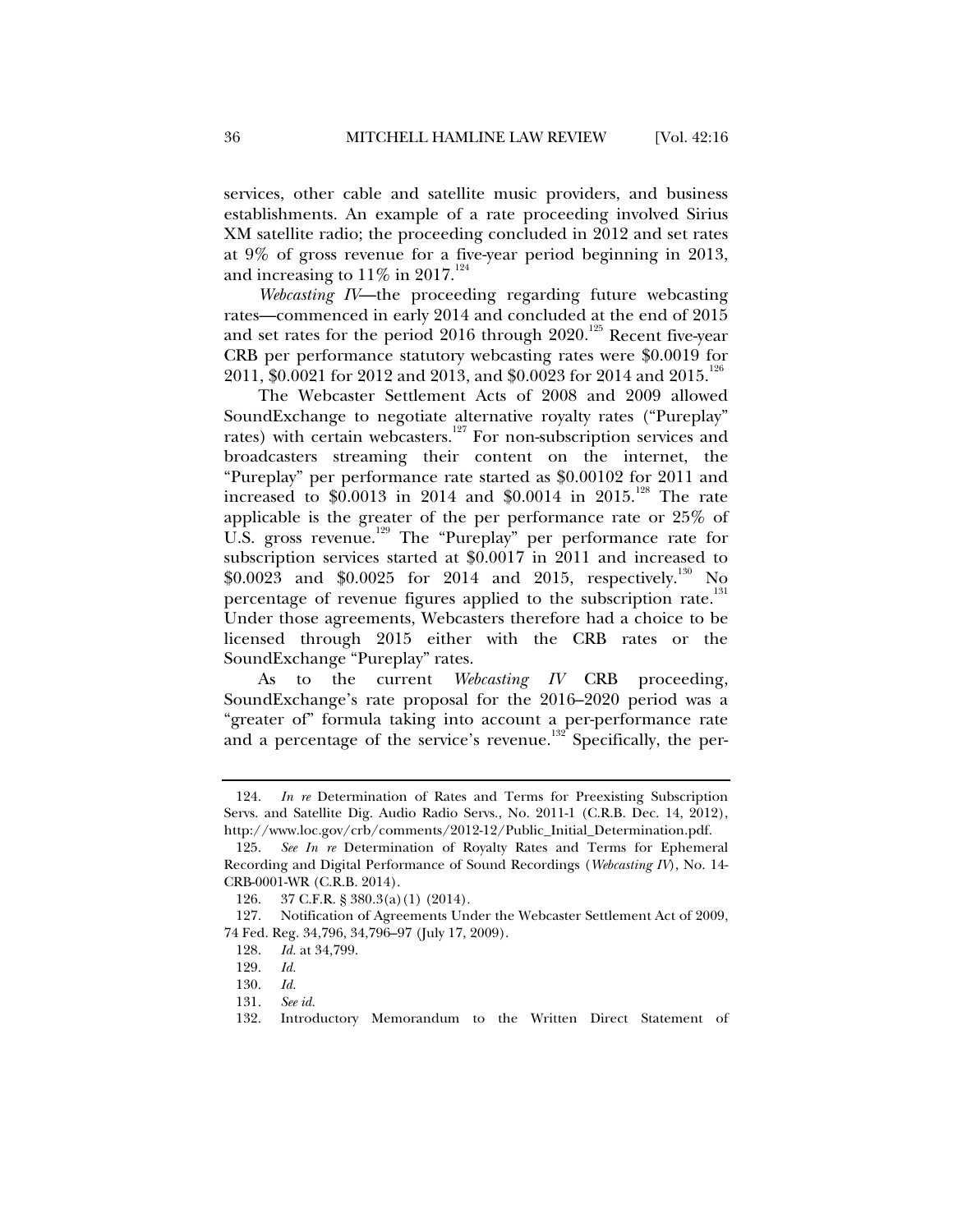performance rate for commercial webcasters would commence at \$0.0025 in 2016, then escalate to \$0.0029 in 2020.<sup>133</sup> The percentage of revenue figure would be 55% of attributable revenue from activities in the United States for all five years.<sup>134</sup> Noncommercial webcaster per-performance rates would be the same as the commercial rates but would only contain a minimum fee and no percentage of revenue calculation.<sup>135</sup> Their proposal was based on the facts that webcasting is a vibrant and growing industry, that it has widespread adoption by consumers, and that direct licensing deals between record companies and on demand services (interactive streaming) were the most appropriate benchmarks to use. A review of these deals confirmed that the record companies received a minimum share of 50% to 60% of a service's revenue with allocations based on each record company's share of total streams. $136$ 

Music services, on the other hand, argued in their case that the industry is not profitable even considering payments under the reduced Webcaster Settlement Act agreements.137 Pandora's proposal for non-subscription services was a per-performance rate of \$0.0011 in 2016 increasing to \$0.00118 in 2020, a subscription rate \$0.00215 in 2016 increasing to \$0.0023 in 2020, and a "greater of" figure that is 25% of revenue.<sup>138</sup> iHeartMedia and the NAB proposed a per-performance rate of \$0.0005 for five years with no

SoundExchange, Inc. at 1, *Webcasting IV*, No. 14-CRB-0001-WR (C.R.B. Oct. 7, 2014), http://www.loc.gov/crb/rate/14-CRB-0001-WR/statements/SX/1A \_Introductory\_Memorandum.pdf.

 <sup>133.</sup> *Id.*

 <sup>134.</sup> *Id.*

 <sup>135.</sup> *Id.* at 2.

 <sup>136.</sup> *See id.* at 13.

 <sup>137.</sup> *See generally* Written Direct Testimony of Michael Herring at 2–3, *Webcasting IV*, No. 14-CRB-0001-WR (C.R.B. Oct. 6, 2014), http://www.loc.gov/crb /rate/14-CRB-0001WR/statements/Pandora/11\_Written\_Direct\_Testimony\_of \_Michael\_Herring\_with\_Exhibits\_PUBLIC\_pdf; Testimony of David B. Packman at 3, *Webcasting IV*, No. 14-CRB-0001-WR (C.R.B. Oct. 7, 2014), http://www.loc.gov/crb/rate/14-CRB-0001WR/statements/iHeartMedia/Vol %205\_01%20Testimony%20of%20D%20Pakman/2014\_10\_07\_Testimony\_of\_D

\_Pakman\_with\_Appendices.pdf.

 <sup>138.</sup> Proposed Rates and Terms of Pandora, Inc. at 1–2, *Webcasting IV*, No. 14- CRB-0001-WR (C.R.B. Oct. 7, 2014), http://www.loc.gov/crb/rate/14-CRB -0001WR/statements/Pandora/2\_Pandora\_ Proposed\_Rates\_and\_Terms\_pdf.pdf.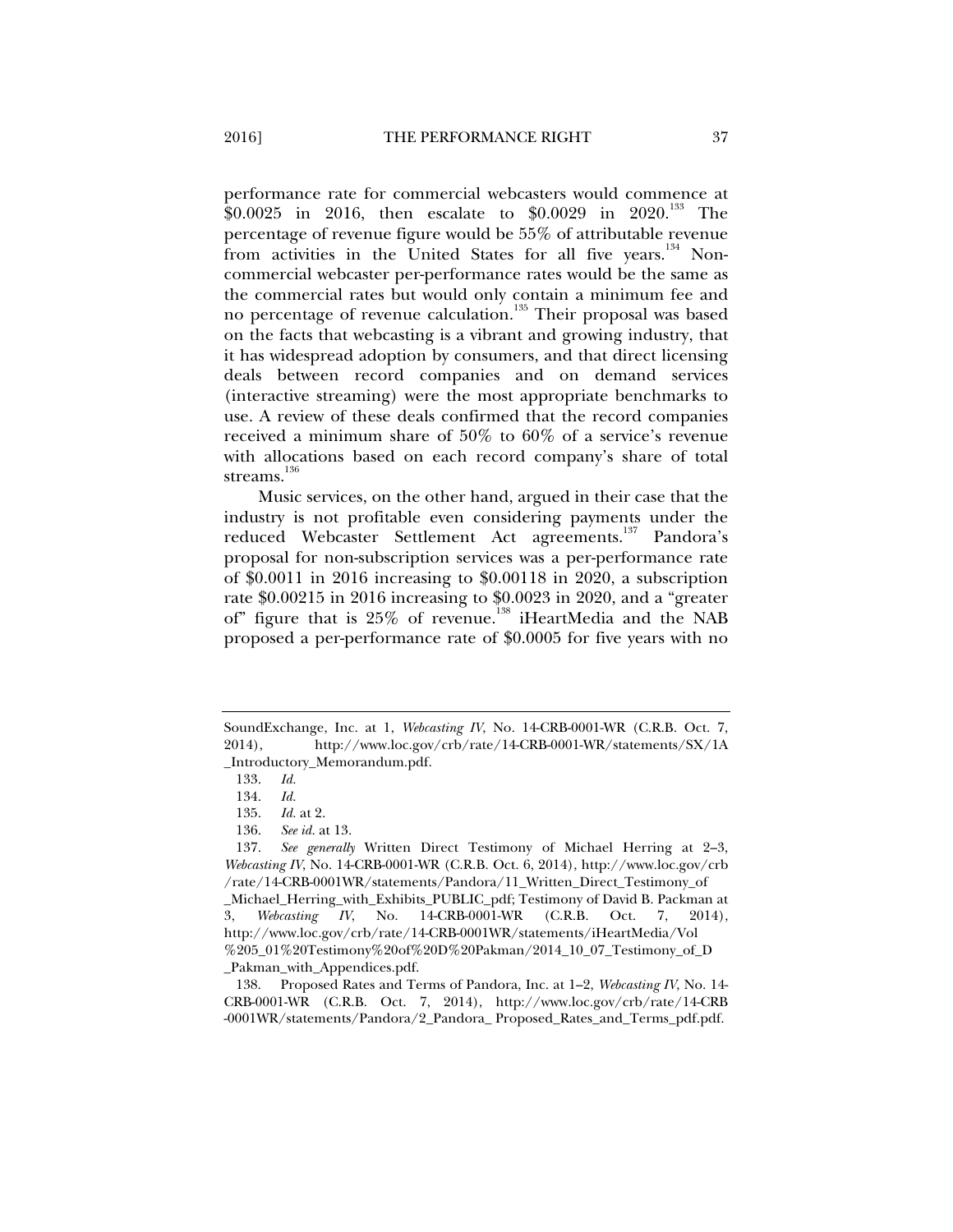percentage of revenue alternative.<sup>139</sup> Any direct licenses entered into would be excluded from the calculations.<sup>140</sup>

On December 16, 2015, the CRB issued their written determination as to the royalty rates and terms applicable to the digital performance of sound recordings over the Internet by nonexempt, non-interactive transmission services (webcasters).<sup>141</sup>

The rate for commercial subscription services in 2016 is \$0.0022 per performance with commercial nonsubscription services at \$0.0017 per performance.<sup>142</sup> The rates for 2017 through 2020 for both types of services shall be adjusted to reflect the increases or decreases as measured by the Consumer Price Index applicable to that rate year. In addition, the rates for noncommercial webcasters are \$500 annually for each station or channel for all webcast transmissions totaling not more than 159,140 Aggregate Tuning Hours (ATH) with a per performance rate of \$0.0017 for any performances in excess of the ATH figure.<sup>143</sup>

The "greater of [percentage] of revenue versus per performance rate" (Revenue Share) concept, as set forth in the prior Webcaster Settlement Acts, was not included in the 2016-2020 rate determination.<sup>144</sup> CRB decisions are appealable to the United States Court of Appeals for the District of Columbia Circuit within thirty days after publication of the determination in the Federal Register. $145$ 

#### VIII. SOUNDEXCHANGE DISTRIBUTIONS AND DIRECT LICENSES

The total of all royalties collected by SoundExchange in 2014 was \$788 million, with the statutory license accounting for \$755

 <sup>139.</sup> Written Direct Statement of the National Association of Broadcasters app. B at 3–4, *Webcasting IV*, No. 14-CRB-0001-WR (C.R.B. Oct. 7, 2014), http://www.loc.gov/crb/rate/14-CRB-0001WR/statements/NAB/NAB\_FINAL

\_VOLUME\_1\_PUBLIC.pdf; Proposed Rates and Terms of iHeartMedia, Inc. at 1, *Webcasting IV*, No. 14-CRB-0001-WR (C.R.B. Oct. 7, 2014), http://www.loc.gov/crb /rate/14-CRB-0001WR/statements/iHeartMedia/Vol%201\_Introductory %20Documents/Vol\_1\_02\_2014\_10\_07\_Rate\_and\_Terms\_Proposal.pdf.

 <sup>140.</sup> *See* 17 U.S.C. § 114(3) (2014).

 <sup>141.</sup> *See Current Developments*, COPYRIGHT ROYALTY BOARD (Dec. 16, 2015), https://www.loc.gov/crb/.

 <sup>142.</sup> *Id.* 

 <sup>143.</sup> *Id.* 

 <sup>144.</sup> *Id.*

 <sup>145.</sup> *See* 4 WEST'S FED. ADMIN. PRAC. § 4018, Westlaw (database updated July 2015).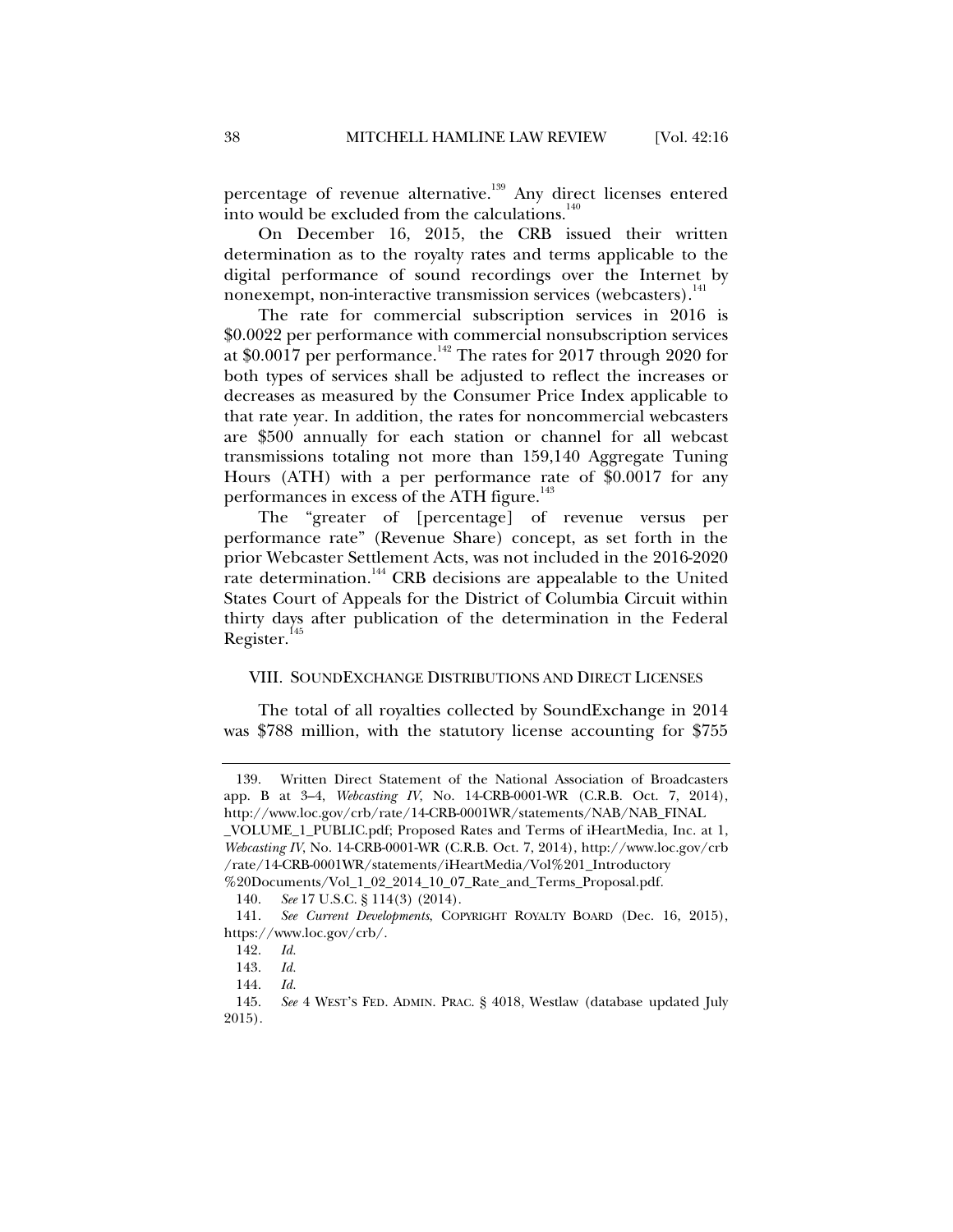million of that figure.<sup>146</sup> The remaining collections represent royalties received from non-statutory services, including foreign country collective management organizations.<sup>147</sup> Total gross distributions were \$773 million to artists and sound recording copyright owners.148 Royalty distributions are allocated 50% to sound recording copyright owners (many times the label), 45% to featured artists, and 2.5% each to non-featured musicians and nonfeatured vocalists via the Intellectual Property Rights Distribution Fund, administered by the American Federation of Musicians (AFM) and the SAG-AFTRA.<sup>149</sup> As to the amount of sound recording royalties coming in from foreign countries, it is important to note that it is limited based on the reciprocal right being administered in each country. As the U.S. sound recording performance right is a very limited one (non-interactive streaming primarily), it substantially reduces the amount of royalties coming into the United States for overseas sound recording performances.

Finally, in the case of rights owners wishing to directly license their works to non-interactive services and not rely on the statutory license or SoundExchange separately negotiated deals, SoundExchange does offer administration services to both labels as well as artists for those works.

#### IX. PRE-1972 SOUND RECORDINGS

As previously mentioned, sound recordings fixed prior to February 15, 1972, are not subject to copyright under § 301(c), and further, any rights they do have depend solely on whatever rights are afforded to sound recording owners under state law.<sup>150</sup>

 <sup>146.</sup> SOUNDEXCHANGE, SOUNDEXCHANGE ANNUAL REPORT FOR 2014 PROVIDED PURSUANT TO 37 C.F.R. § 370.5(C) 4 (2015), http://www.soundexchange.com/wp -content/uploads/2015/03/2014-SoundExchange-Fiscal-Report-\_FINAL-REPORT \_ISSUED\_3-31-2015.pdf.

 <sup>147.</sup> *Id.* at 4 n.2.

 <sup>148.</sup> *Id.*

 <sup>149. 17</sup> U.S.C. § 114(g)(2)(A)–(D) (2014).

 <sup>150. 17</sup> U.S.C. § 301(c); *see also* Flo & Eddie, Inc. v. Sirius XM Radio, Inc., 62 F. Supp. 3d 325, 336 (S.D.N.Y. 2014) ("Recordings 'fixed' (recorded) prior to February 15, 1972 were not, and still are not, eligible for federal copyright protection."); Capitol Records, Inc. v. Naxos of Am., Inc., 830 N.E.2d 250, 252 (N.Y. 2005) ("Sound recordings produced after February 15, 1972 can be protected from infringement under federal copyright law but Congress did not extend statutory protection to recordings created before that date.").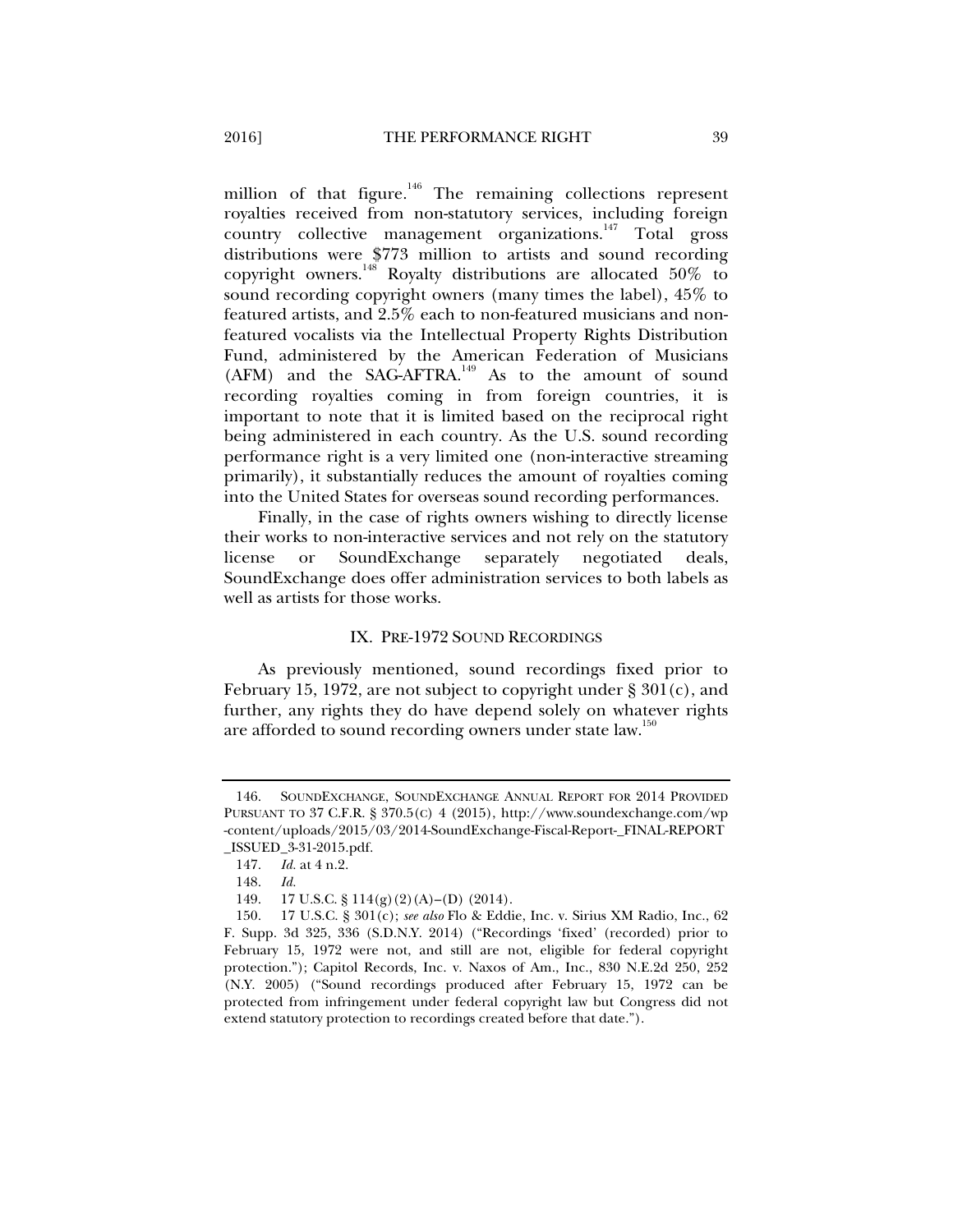In September 2014, in the U.S. District Court for the Central District of California case *Flo & Eddie, Inc. v. Sirius XM Radio, Inc.*, the court ruled in a motion for summary judgment that copyright ownership of a sound recording under the California statute includes the right to publicly perform the recording.<sup>151</sup> The court further held that Sirius XM's streaming of the 1960s band The Turtles' pre-1972 recordings without authorization and without paying royalties constituted copyright infringement.<sup>152</sup> In November 2014, the U.S. District Court for the Southern District of New York ruled in *Flo & Eddie, Inc. v. Sirius XM Radio, Inc.* that Sirius had committed copyright infringement and engaged in unfair competition by publicly performing sound recordings owned by Flo & Eddie.<sup>153</sup> These cases and their appeals, as well as similar pending cases regarding the same or similar issues, need to be watched as they will have a very significant impact on future sound recording license fees as well as royalties to labels and artists.<sup>154</sup>

#### X. WHERE DO WE NOW STAND?

Of the two performance areas under discussion—musical composition rights and sound recording rights—the sound recording seems much clearer than the composition side. The sound recording performance right, at least for now, is a very limited right (traditional radio, for example, is not included) and has a statutory scheme in place with rates set by either the CRB, by SoundExchange with users, or by direct negotiations between copyright owners and users. Over the past ten years, this has been, percentage-wise, by far the biggest growth area for sound recording copyright owners. Though the status of pre-1972 sound recordings is not yet finalized, all indications are that significant royalties will start to flow for this category of works.

 <sup>151.</sup> Order Granting Plaintiff's Motion for Summary Judgment, *Flo & Eddie*, No. CV 13-5693 PSG (RZx), 2014 WL 4725382, (C.D. Cal. Sept. 22, 2014).

 <sup>152.</sup> *Id.*

 <sup>153.</sup> Memorandum Decision & Order Denying Defendant's Motion for Summary Judgment, *Flo & Eddie*, 62 F. Supp. 3d 325 (No. 13 Civ. 5784(CM)), 2014 WL 6670201.

 <sup>154.</sup> *Flo & Eddie*, No. 13 Civ. 5784(CM), 2014 WL 6670201 (S.D.N.Y. Nov. 14, 2014), *appeal docketed*, No. 15-1164 (2d Cir. 2015); *Flo & Eddie*, No. CV 13-5693 PSG (RZx), 2014 WL 4725382 (C.D. Cal. Sept. 22, 2014), *appeal docketed*, No. 15-80102 (9th Cir. 2015).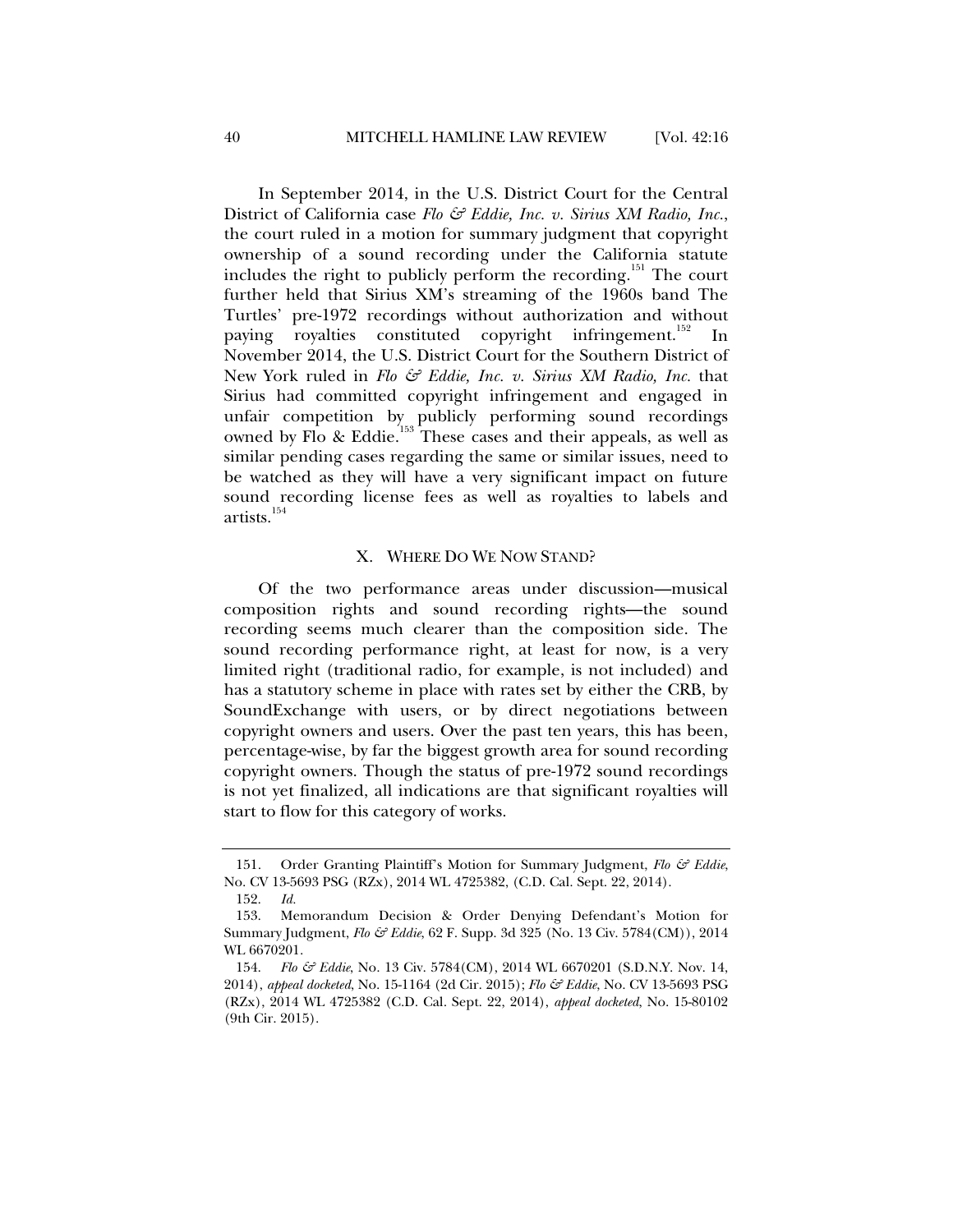The musical composition performance right, on the other hand, has more questions and unresolved issues in the licensing process than ever before. Not only are there unresolved Rate Court cases and issues affecting every aspect of the licensing of music in the "new media" world (not to mention the effect on traditional media licensing), but also the entrance into the field of new types of PRO models (e.g., music publishers, business entities, administration services, foreign territory rights management organizations, etc.) which could, depending on one's point of view, significantly complicate the existing licensing structure for music users, achieve "willing buyer, willing seller" market rates for the creative community and their representatives, strengthen the arguments for licensing through the traditional PRO model, weaken the current traditional PRO structures, increase license fees and royalties in some areas with reductions in others, initiate an era of PRO selective administration services only, and create new writer and music publisher royalty payment formulas, values, compensation plans, guarantee arrangements, competitive matching payment systems, royalty advance deals, bonus and "rewards for success" policies as well as other financial incentive plans, among other possibilities and results.

In addition, the direct licensing of works by copyright owners, never a major factor in the past, has taken on new significance in not only the online "new media" world of music licensing, but also in traditional media music licensing practices. Finally, the Department of Justice review of the ASCAP and BMI Consent Decrees, in effect since 1941, could have a significant effect on the future of music performance licensing, assuming that any changes encompass more than just minor modifications.

The foreign marketplace, responsible for the collection of an excess of \$1.5 billion in annual U.S. writer and publisher performance fees, represents an additional area of concern regarding the stability, continuation, and accuracy of "overseas" royalty collections and payments. The issues in this area are more significant for songwriters and composers than music publishers, as many publishers collect their monies directly from foreign societies as direct members or via sub-publishers. For successful songwriters, film and television composers, and writer estates, foreign royalties—for many, easily in excess of 50% of their short-term and long-term royalty income—have always flowed through the societies through reciprocal agreements. Therefore, any change in those